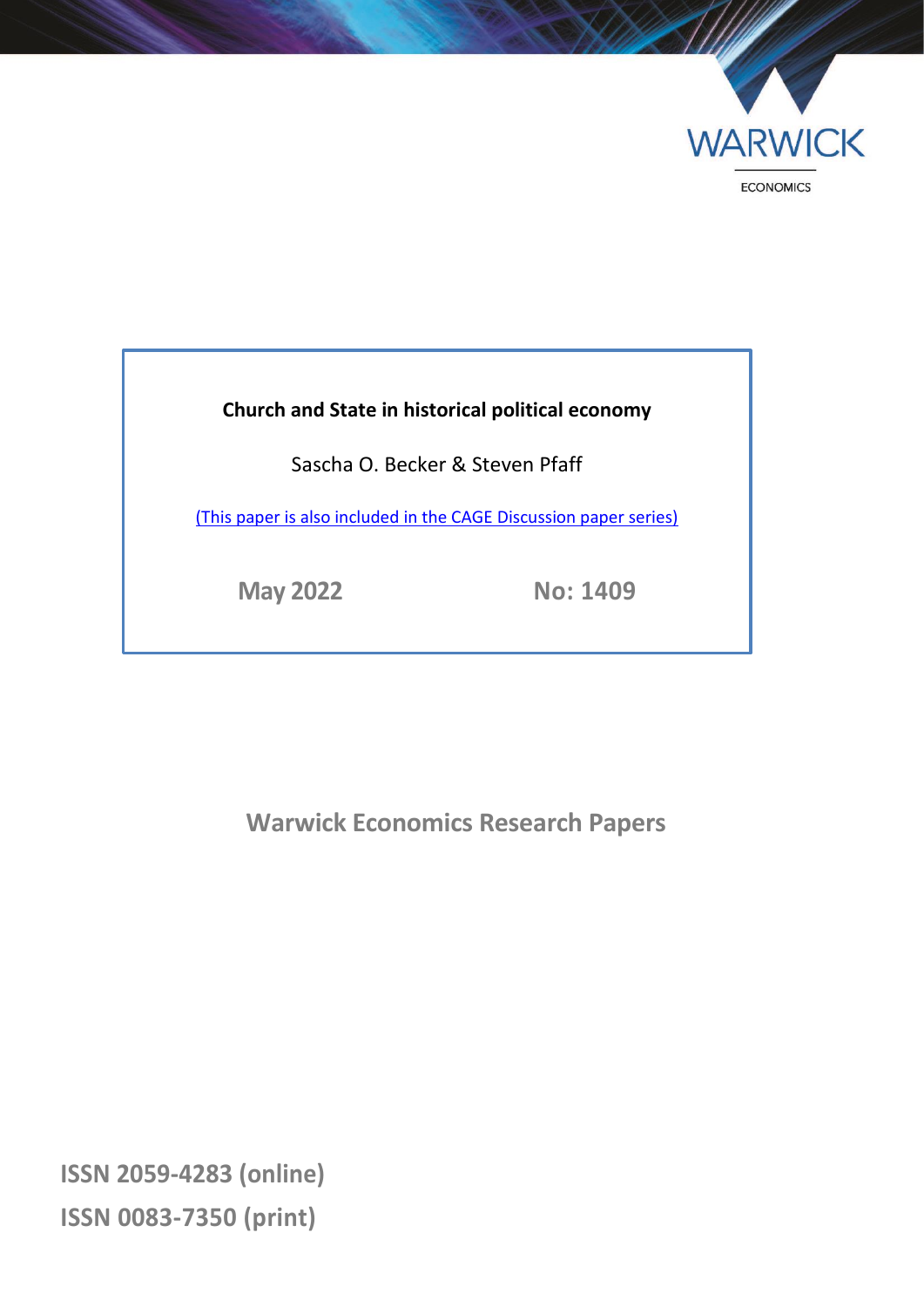# **Church and State in Historical Political Economy\***

**Sascha O. Becker**† **Steven Pfaff**‡ Monash U and U Warwick University of Washington

*Prepared for The Oxford Handbook of Historical Political Economy*

# **Abstract**

Over many centuries, church and state have grown together, and apart. Sometimes linked like Siamese twins, sometimes in conflict with each other. This chapter discusses the major themes in the literature on church and state, some of the findings in the political economy of religion, and evaluates emerging directions in research on church-state relations.

Keywords: Church, State, Secularization, Political Economy, Deregulation

April 2022

 <sup>\*</sup> Detailed comments by the Editors, Jeffery A. Jenkins and Jared Rubin, are gratefully acknowledged.

<sup>†</sup> Department of Economics, Monash Business School, Caulfield East, VIC 3145, Australia. Becker is also affiliated with CAGE, CEH@ANU, CEPR, CESifo, CReAM, ifo, IZA, ROA, and SoDaLabs. sascha.becker@monash.edu.

<sup>&</sup>lt;sup>‡</sup> Department of Sociology, University of Washington. pfaff@uw.edu.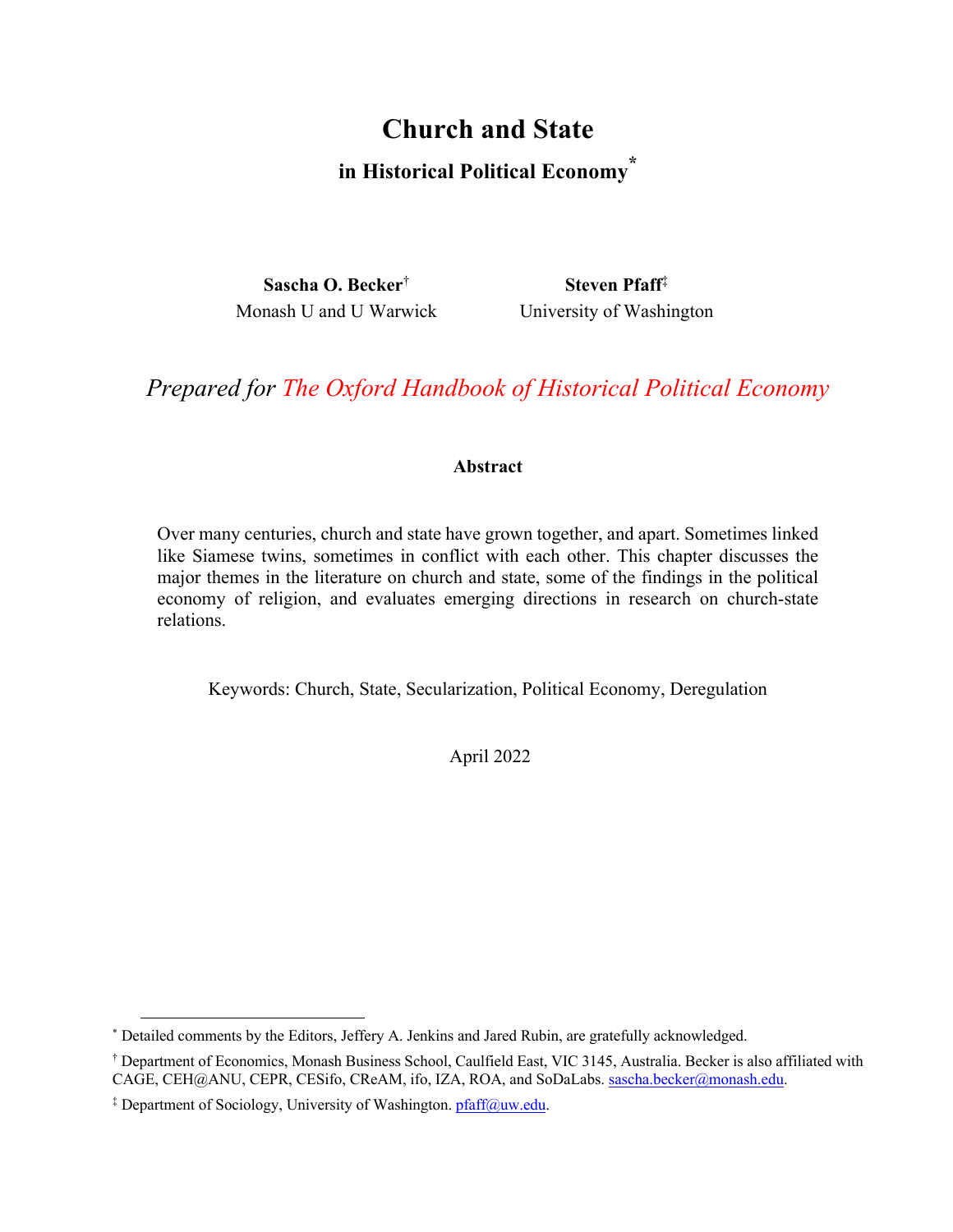*But if politicks had never called in the aid of religion, had the conquering party never adopted the tenets of one sect more than those of another, when it had gained victory...There would in this case, no doubt, have been a great multitude of religious sects, [the state] would have probably dealt impartially with all the different sects, and have allowed each man to chuse his own priest and his own religion as he thought proper...In a country where the law favoured the teachers of no one religion more than those of another, it would not be necessary that any of them should have any particular influence or immediate dependency upon the sovereign or executive power; or that he should have anything to do, either in appointing, or in dismissing them from their offices.* 

Adam Smith, *The Wealth of Nations*, vol. II, 1776

# **I. Introduction**

The starting point in any analysis of church and state is that religious and political powers in society are organizationally distinct. Of course, this is a profound departure from many conventional ideas about the organization of society in which the polity is defined, in great part, by membership in a religious community (Durkheim 1964 [1912]; Henrich 2020). For much of human history, neither the institutional nor the intellectual separation of religion and state obtain; to be subject to sovereign authority is to be subject to the authority of a shared god or gods.

The particular notion that, no matter how intertwined in practice, political and religious institutions can be thought of as different and separate, is an idea that owes much to the Christian doctrine of two powers (temporal and spiritual) that together constitute social order. The doctrine had an enormous influence on the development of secular law and delimited sovereignty in Western Europe (Berman 1983; Bueno de Mesquita 2000; Grzymala-Busse 2020). However, the extensive literature in theology and comparative religious studies on these issues is not the focus of this essay. In this review we use the conventional terms "church and state" or "church-state relations" because they are standard in the literature, not because we endorse a Western or Christian-centric perspective on the relationship between religious organizations and states. Without denying that doctrinal and institutional differences matter across religions, our perspective is informed by political economy. Since the beginning of complex agrarian civilizations, social differentiation has produced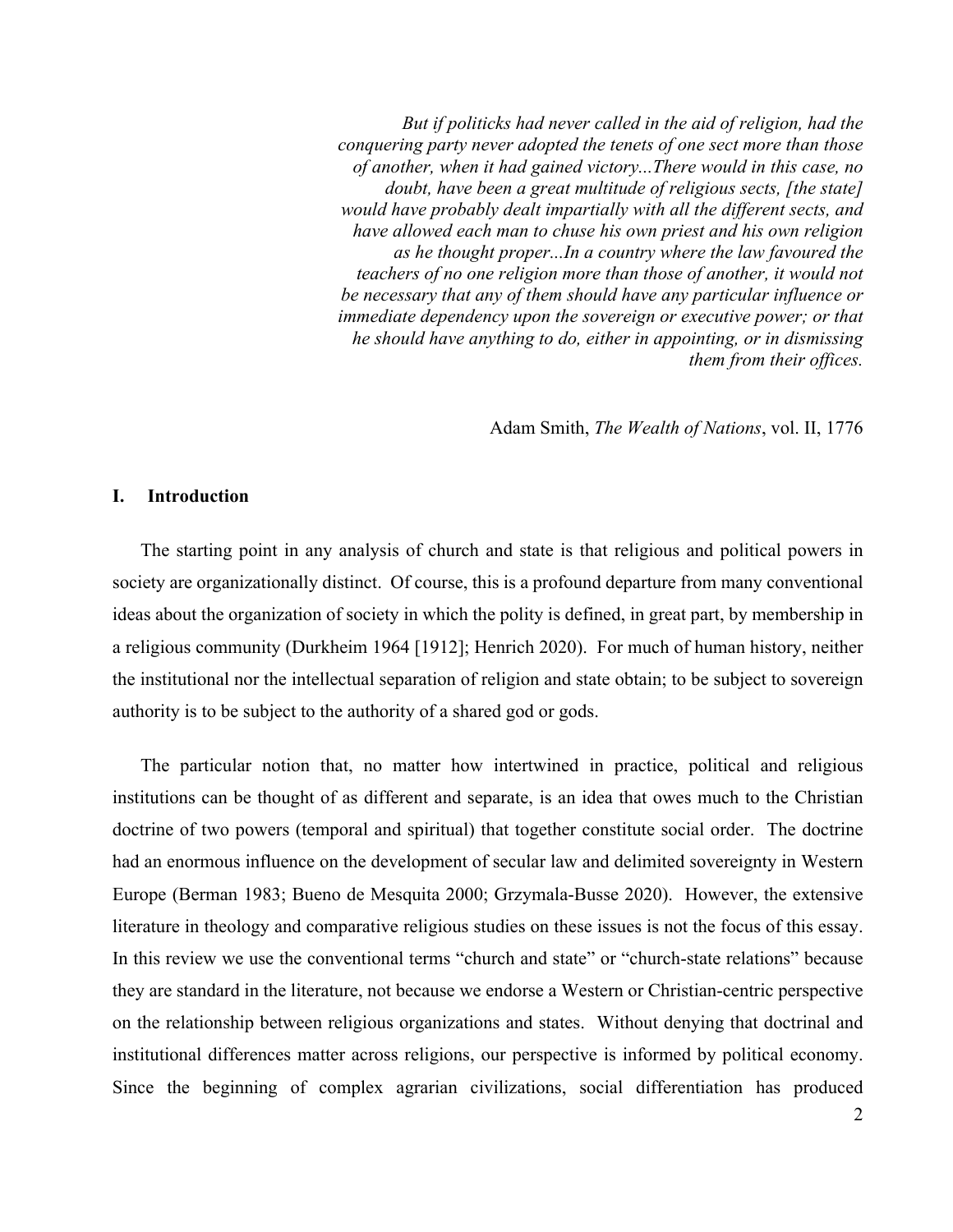specialization in religion as distinct from political specialization (Lenski 1984; Mann 1986). Once such specialization is present, the relationship between political and religious organization has major importance for understanding the evolution of societies (Weber 1963). A historical and comparative political economy of religion seeks to understand the dynamic relationship between polities and religious groups and its manifold consequences across time, place, and cultural traditions (Becker, Rubin and Woessmann 2021; Coşgel, Histen, Miceli, and Yıldırım, 2018; Iyer 2016). Contemporary work examining diverse cases continues to show that church-state relations are important for understanding economics, politics and society. This essay discusses the major themes in the literature on church and state, some of the findings in the political economy of religion, and evaluates emerging directions in research on church-state relations.

# **II. The Church-State Bargain**

The most important idea in the literature on church and state in the social sciences is that the relationship between governments and religions is predicated on a bargain between rulers and religious authorities. Max Weber (1978 [1921-22]: 908) suggested that, in exchange for fiscal and political support from rulers, religious authorities can offer ideological support that legitimates the political order. Although Weber recognized that secular ideologies can perform this function, at least until modern times religions provided the most complete ideological systems. Consequently, the historical linkage between religion, rule and economic institutions has been tight and religious ideologies have been implicated in the evolution of economic and political institutions (Weber 1978, 1981).

# *The logic of church-state alliances*

The parties implicated in church-state relations contend with the potential costs and benefits of cooperation.<sup>1</sup> From the perspective of a ruler, an established religion can be a valuable partner because it lends ideological legitimation through teachings that lower the cost of rule. It does this by justifying the role of the ruling class and convincing at least some subjects that they must obey because of divine will and, perhaps, divine sanctions like blessings and punishments. Although this

<sup>&</sup>lt;sup>1</sup> For an elaboration of a bargaining model of political legitimation, see Greif and Rubin 2022, Chapter X in this volume.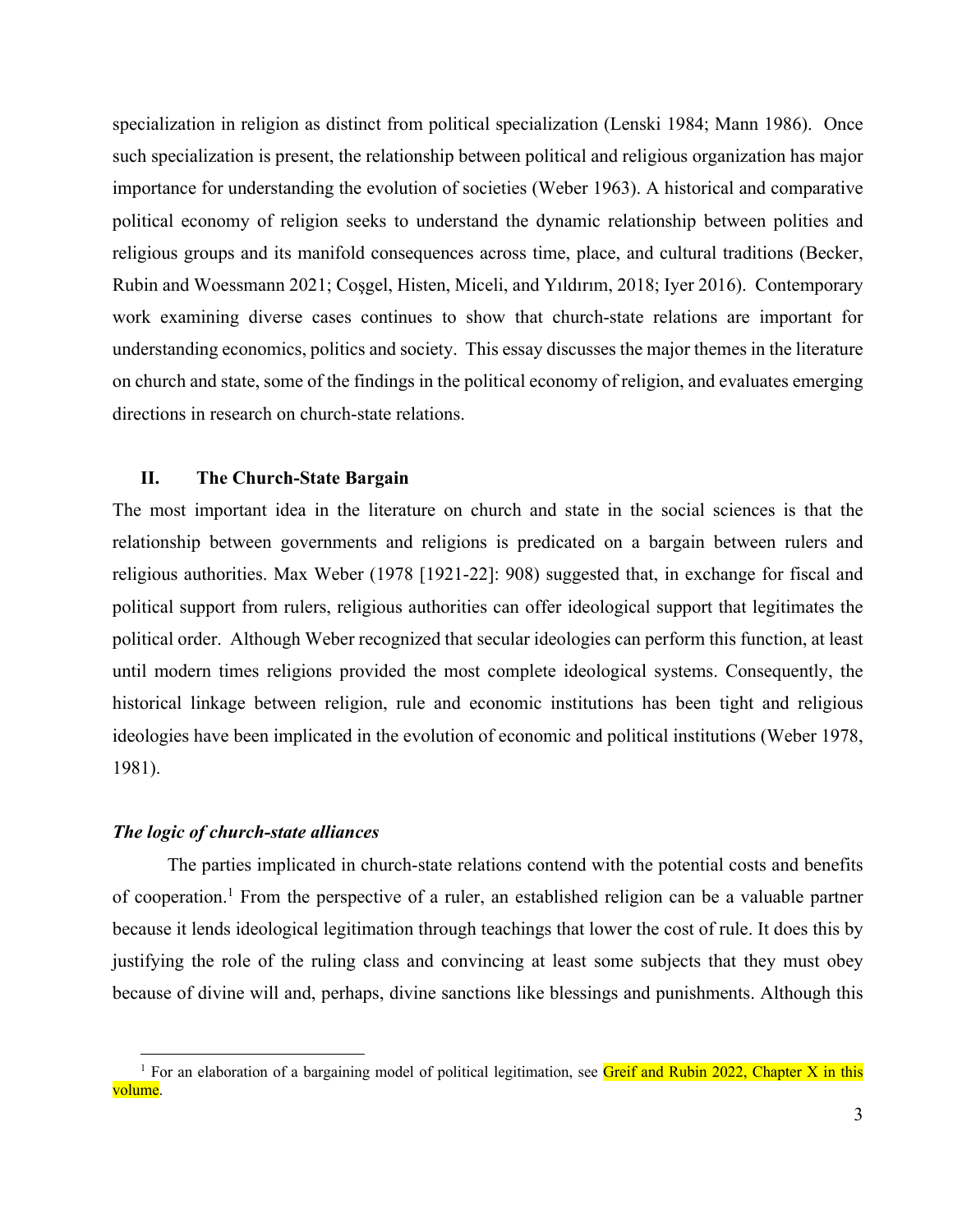is potentially a very attractive partnership for rulers, it also depends on the incentives that they can offer religious authorities in exchange for supporting the regime. Religious organizations are social enterprises that supply religion to potential adherents and regulate their exchanges with god/gods. They operate in a religious economy in which they may compete with other religious firms for adherents and revenues (Ekelund, Hébert and Tollison 2006; Hull and Bold 1989; Iannaccone 1995, 1998; Iyer 2016; Stark and Finke 2000). One strategy for increasing adherents and revenues is to attain a monopoly position as the sole supplier of religious goods. Outside of natural monopoly conditions (such as those that obtain in small-scale and tribal societies, see Durkheim 1964 [1912]; Henrich 2020), this usually means eliminating the competition. A religious organization can become the only (licit) source of spiritual goods when it is established through regulation or through statesponsored violence. Ideally, from the incumbent monopolist's perspective, it will enjoy an incontestable position that guarantees a predictable revenue stream and shields it from market rivals, such as foreign imports or upstart sects offering superior products or lower prices (Iannaccone 2005). Historically and comparatively, this means that such monopolies depend on a bargain struck between a ruler or ruling class and religious leaders.

Religion may help to constitute nascent polities by involving people in group rituals that create collective identity and communally-integrative emotions (Henrich 2020). However, it is debatable whether such polities can scale up to the level of kingdoms and empires. Recent work suggests that some religious organizations are more attractive partners to rulers than others because of the kinds of religious ideas they supply. For instance, moralizing gods seem more important than other gods for attaining large-scale social order and exchange networks (Beheim et al. 2021; Lang et al. 2019; Roes and Raymond 2003). Moralizing gods provide divine incentives, particularly punishments, for noncooperators and those who defy the political community. The character of religious doctrines seems to matter. Gods who are indifferent to human fates, who are morally inconsistent, who lack omnipotence and omniscience, and whose authority is limited to certain regions, tribes or holy places, may be much less useful for backing claims to broad political authority. In particular, religious organizations that have offered the notion of "One True God" -- universal, moralizing, omnipotent, and omniscient – seem to have conveyed a political advantage on the states that adopted them (Stark 2001; Stark and Finke 2000). In many instances, a state and a religious group become very closely associated with each other such that religion effectively determines the state's nationality, as was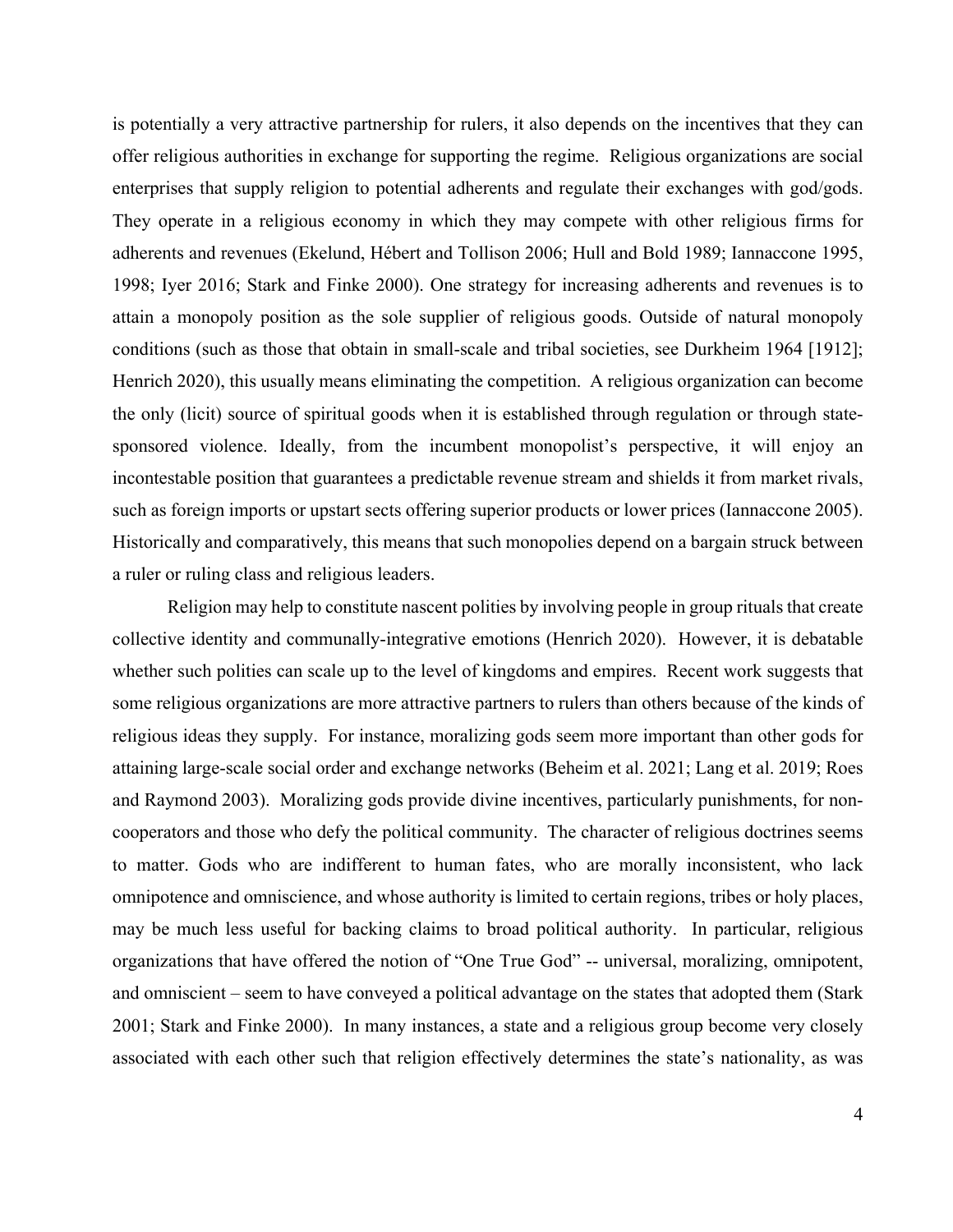historically the case in examples such as the Orthodox churches in Eastern Europe, the state Lutheran churches in the Nordic countries, or Theravada Buddhism in the Thai kingdoms.

The role of the Catholic Church in medieval Europe is a much-studied case of church-state bargaining in which the religious organization, at least initially, held the upper hand (Grzymala-Busse 2020). Ekelund, Hébert, and Tollison (2006) show that the medieval Catholic Church made an exclusive claim on products and services focusing on sanctification and redemption from sin. Over time, it evolved into a multidivisional economic firm with substantial political power as it expanded first within the boundaries of the late Roman Empire and later throughout Europe, North Africa and the Middle East through its missions to the barbarians. Achieving a transnational monopoly, it generally had a superior bargaining position relative to local princes because of its organization, scale of operation, wealth, and human capital resources. Nevertheless, the Church needed secular rulers. In order to defend its monopoly, the Church had two tasks: maintain its exclusive claim to the promise of salvation and prevent rivals from entering the religious marketplace (Ekelund, Hébert, Tollison, Anderson and Davidson 1996). In the wake of the collapse of the Western Roman Empire, both imperatives required cooperation with the local feudal nobility and nascent kingdoms to provide armed force to battle infidels, "heretics" and schismatics (Rubin 2017; Stark 2001). The medieval arrangement was thus one in which the Roman Church conferred legitimacy on a warrior caste and gradually attained an effective and practically incontestable monopoly in return. Because the Roman Church was (usually) organizationally unified and resourceful, it tended to bargain favorably with secular princes until the early modern era, particularly once the 16<sup>th</sup> century Reformation overturned its monopoly in Western Europe.

# *Why do church-state bargains fall apart?*

Religious organizations are generally cost-effective legitimating agents that can produce semivoluntary compliance among believers (Greif and Rubin 2022). However, these costs can rise because of both exogenous and endogenous institutional reasons. The well-documented case of the Roman Catholic Church forces us to consider the robustness of church-state institutions once established. North (1981) proposes that rulers invest in ideological legitimation in order to deter free riding on the political order and lower the costs of enforcing the dominant property rights regime. However, legitimating ideologies must be both persuasive and flexible, effective to the extent that they make sense of property rights, exchange relations, and labor market positions. A church-state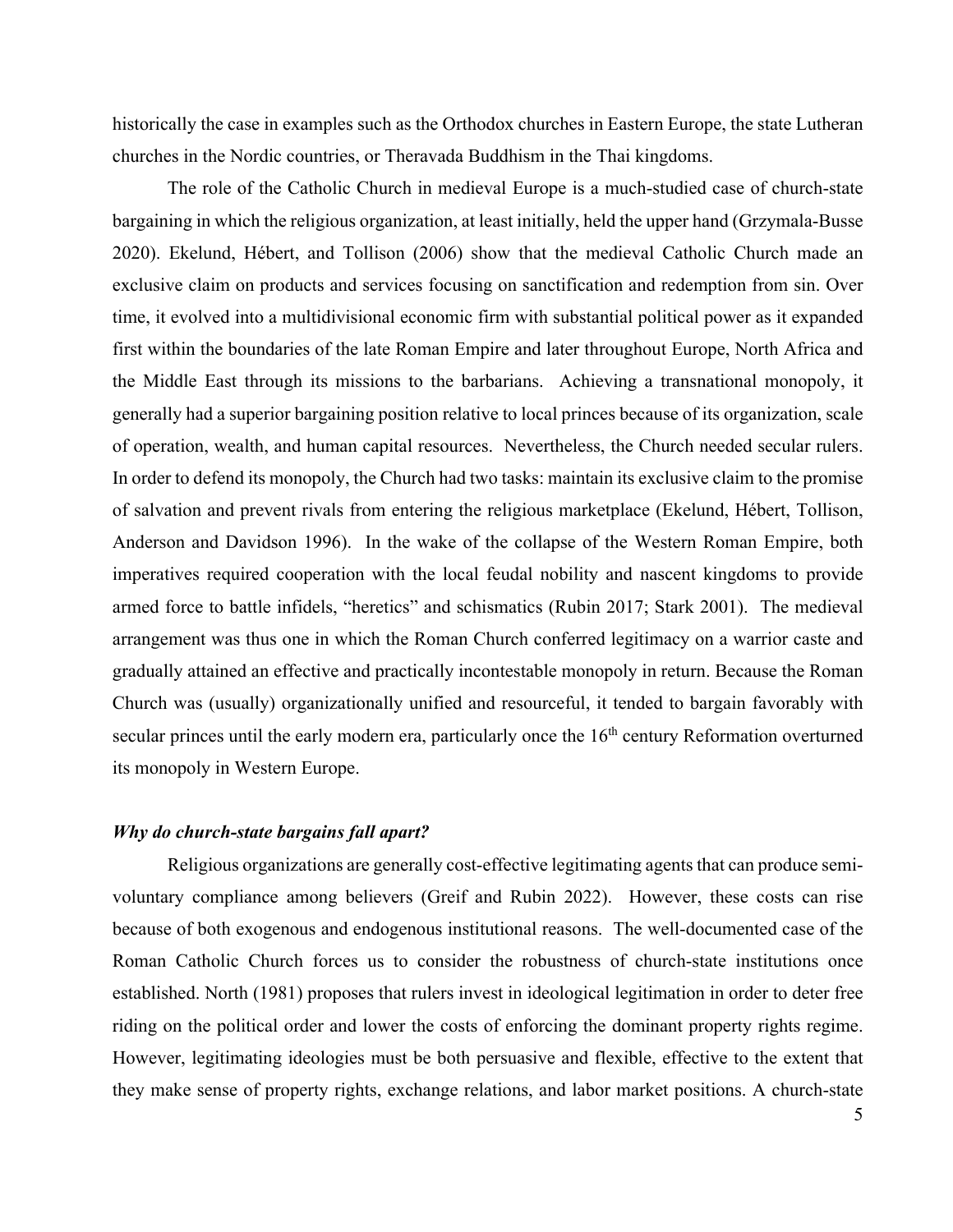equilibrium can be disturbed by endogenous or exogenous factors that alter beliefs about the fairness and inevitability of the institutions, whether through empowering new groups, threatening the welfare of others, or by providing new sources of information that suggest most favorable terms of exchange (North 1981: 48-52). In Europe, urbanization, economic growth, legal rationalization, administrative consolidation – each abetted in various ways by the growing sophistication of the medieval Church – gradually undermined its bargaining power vis-à-vis the rising secular princes (Grzymala-Busse 2020).

Economic development can also put dominant religious explanations into doubt and increase the costs of restrictions on the economic behavior beyond the point elites are willing to bear. For example, growth that improves material welfare and existential security can make religious explanations stressing divine immanence and supernatural assistance in everyday subsistence unsatisfactory, at least to the privileged classes (Weber 1963: 140-1; see also Norris and Inglehart, 2004). The Protestant Reformation, for instance, appears to have exploited demand-side dissatisfaction with Roman Catholicism among burghers that resulted from urbanization and commercial expansion (Becker, Pfaff and Rubin 2016).

Building on North's model, Gill (1998) argues that a prevailing church-state arrangement reflects the relative power of the two institutions. He proposes that episodes of church-state conflict occur "when the opportunity costs of cooperation for any one party exceeds the present or future benefits of cooperation" (Gill 1998: 83). Where rulers are weak and insecure, they will exchange much in return for legitimacy. Weak states may not only establish and protect a religious monopolist, but also grant it extensive privileges in the secular political and economic domains. These concessions can prove very costly over time. However, where rulers are stronger, the monopoly firm may be compelled to allow rulers to become the *de facto* head of the religion (e.g., caesaropapism, as in the Eastern Church), grant them the right to appoint senior clerics and fill clerical vacancies (e.g., investiture in the Western Church), exempt ruling classes from tithes, and share religious revenues with the state.

Gill (1998) finds that shifting calculations as to whether the state would protect them from competition from Protestant sects explain why some Latin American churches backed authoritarian regimes while others switched their support to opposition forces. Clearly, church-state conflicts are not always resolved in favor of the state. The papacy successfully worked to keep the medieval Holy Roman Empire politically divided and papal intrigue helped to weaken the Italian city states, major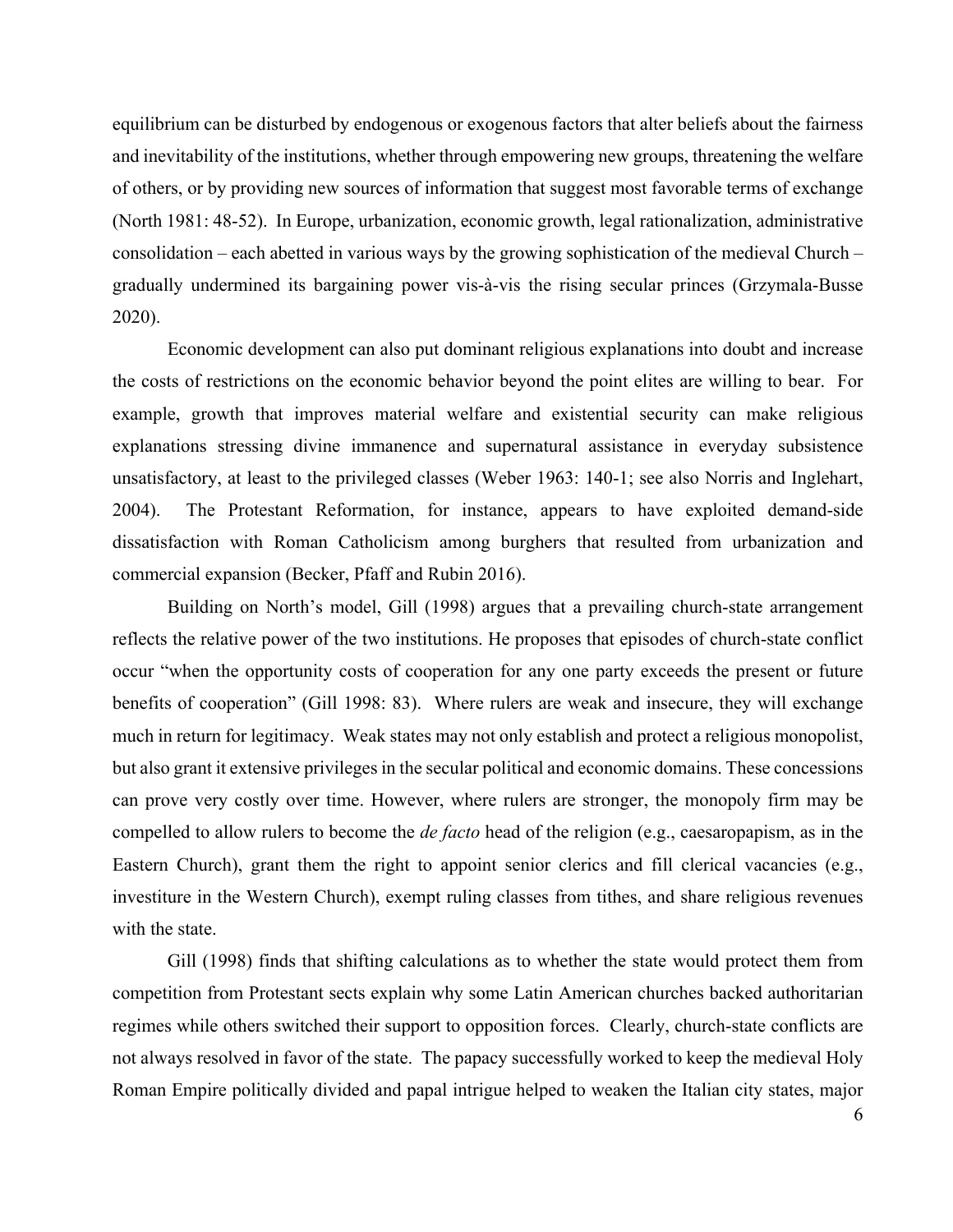factors helping to explain why Europe remained politically fragmented into the modern era (Grzymala-Busse 2020). Part of the reason for the subsequent divergence between the economic fates of Western Europe and the Middle East appears to have been that the Islamic clerical establishment consolidated its advantages vis-à-visOttoman rulers (Kuran 2012; Rubin 2017). If alternative ideologies to legitimate the state become available at a lower cost, or when the religious monopoly holds coveted financial assets that can only be had by the state through expropriation, rulers may seek to depose the incumbent monopoly, as many European rulers did during the Reformation (Cantoni 2012; Pfaff and Corcoran 2012). At the extreme ends of the continuum of church-state rivalry, conflict between rulers and incumbent monopolists can result in theocracies in which the religious elite captures the state (e.g., Iran after 1979 revolution), or one in which the state fully captures the church, perhaps abolishing religion outright (as Communist regimes attempted to do, see Froese 2008; Pfaff 2011; Yang 2011).

In the long-run, a cooperation with rulers can be quite costly to a religion. Monopolism may harm the vitality of an established religion, as first discussed by Adam Smith (1976 [1776]). Establishment reduces clerical incentives to act with energy and religious zeal in attracting and retaining adherents. A state-established religion is probably most secure and cost-efficient when its customers have brand loyalty and its institutions are self-enforcing. Self-enforcement depends on the credibility of religious goods such as sanctification and salvation that the established religion produces exclusively. For instance, the Catholic Church long maintained that it controlled the only route to eternal salvation. However, inherent tensions created by monopoly status undercut performance and created incentives to exploit religious consumers through rent-seeking (Ekelund, Hébert, Tollison, 1996). Religious ideologies are credence goods whose value can be spoiled by behaviors and organizational practices that diminish faith (Ekelund, Hébert and Tollison 2008; Iannaccone 1998; Hungerman 2013). Rent seeking, clerical neglect, and corruption are thus endogenous features of monopoly religious institutions that can undercut their self-enforcing properties. Moreover, because of their closeness to power and identification with the state, established religions are often obliged to make doctrinal or theological compromises that damage their reputation and violate their original foundations in scripture and revelation (Bénabou, Ticchi, and Vindigni, 2022).

As the historian Ernst Troeltsch (1960 [1912]) observed, sectarian rebellions tend to erupt from the perception that a church has grown too worldly, betraying its original message and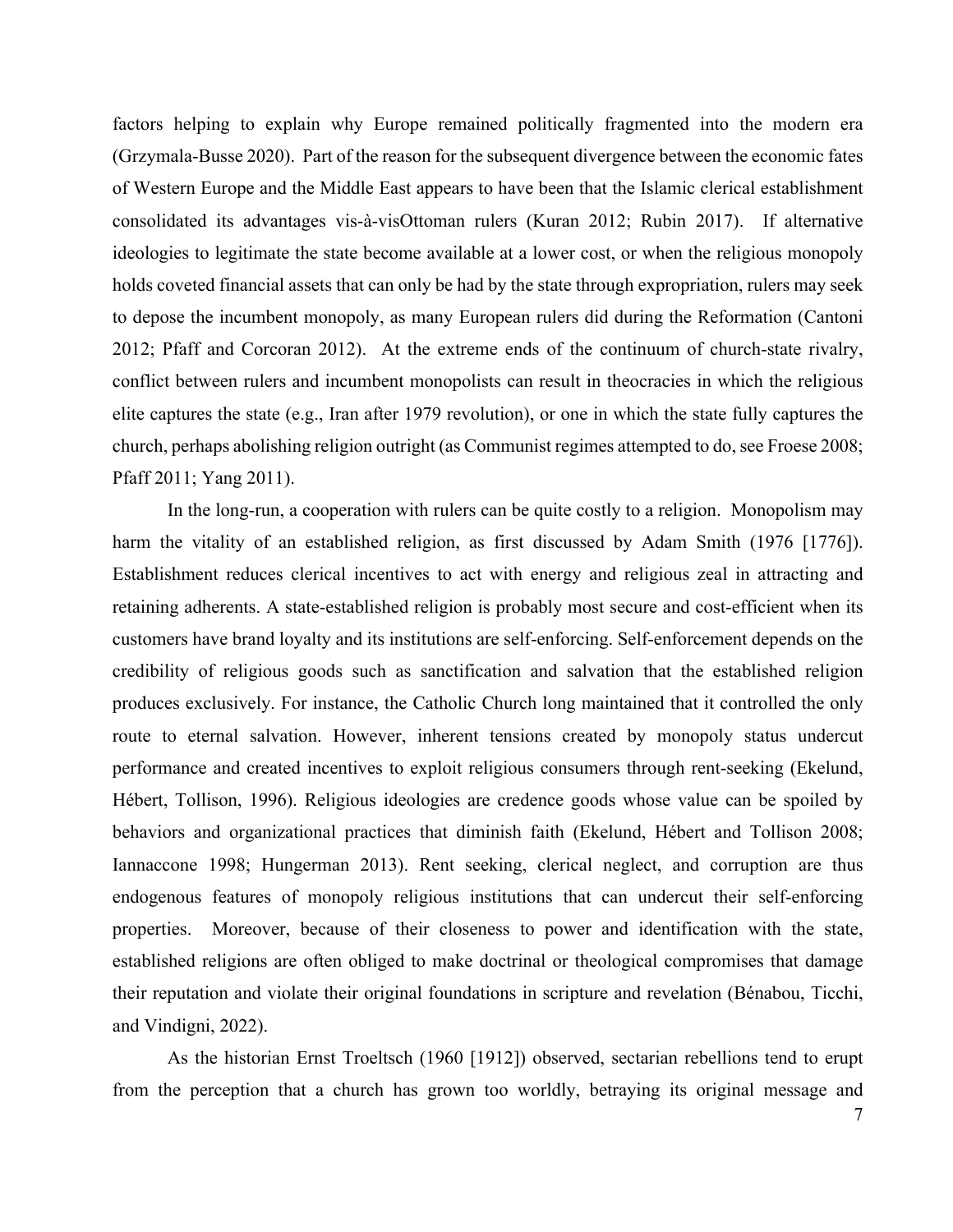surrendering its religious legitimacy. Once worldliness, greed and indolence combine to undermine an incumbent monopolist, the demand for its services typically weakens and this reduces the legitimation benefits it can credibly offer a ruler. Once this point is reached, existing church-state institutions are in jeopardy. Rulers will either depose the established church and replace it with another (as many Protestant princes such as England's Henry VIII did in the wake of the Reformation), pluralize the religious economy, allowing a variety of approved religious groups to operate under state license (effectively, a religious oligopoly of the kind established in Russia under Vladimir Putin or as in the People's Republic of China after Mao, see e.g., Yang 2011), or thoroughly de-regulate the religious economy as part of the secularization of the state.

Secularization depends, in part, on the remaining clout of religious leaders generally and, in part, on the level of education in society (Becker, Nagler, Woessmann, 2017). Secularization of church-state relations implies that rulers have calculated that they no longer rely on religious legitimation to propagate their rule and can rely on ideologies such as liberalism, nationalism, or socialism to win popular assent (Greif and Rubin 2015; Pfaff 2008; Rubin 2017). It then becomes appealing to secularize religious organizations and assets, either to reward regime loyalists (Heldring, Robinson, Vollmer 2021) or to reallocate resources toward other political and economic purposes (Cantoni, Dittmar, and Yuchtman, 2018.) Despite the apparent benefits of disestablishing religion, in the contemporary world truly secular states in which no religious firm is officially privileged or disprivileged by government regulation and all firms rely entirely on voluntary financial donations remain unusual (Barro and McCleary 2005; Finke 1990; Fox 2008; Grim and Finke, 2010).

On the other side of the bargain, a close church-state arrangement can become politically costly to rulers. This is because legitimacy bargains between an established religion and the state constrain the future actions of both parties (Greif and Rubin 2022). Rulers who act in ways that obviously contradict their religious commitments risk the loss of their legitimacy. Moreover, a regime closely associated with a discredited or failing religious establishment can become tarnished, weakening the reputation of its ruling elite. In the 14<sup>th</sup> century, Ibn Khaldun described a dynamic in the Islamic Mahgreb in which urbanized rulers are gradually corrupted by prosperity and luxury, their civilized worldliness contradicting the austere religion of the desert. Reliance on increasingly scholarly and urbane clerics further undermines the ruler's popular legitimacy. Religious unrest in the towns and encroaching barbarians in the wastes weaken the regime that, in short order, is overthrown and replaced by a more militant elite (Khaldun 2005 [1377]; see also Gellner 1981). In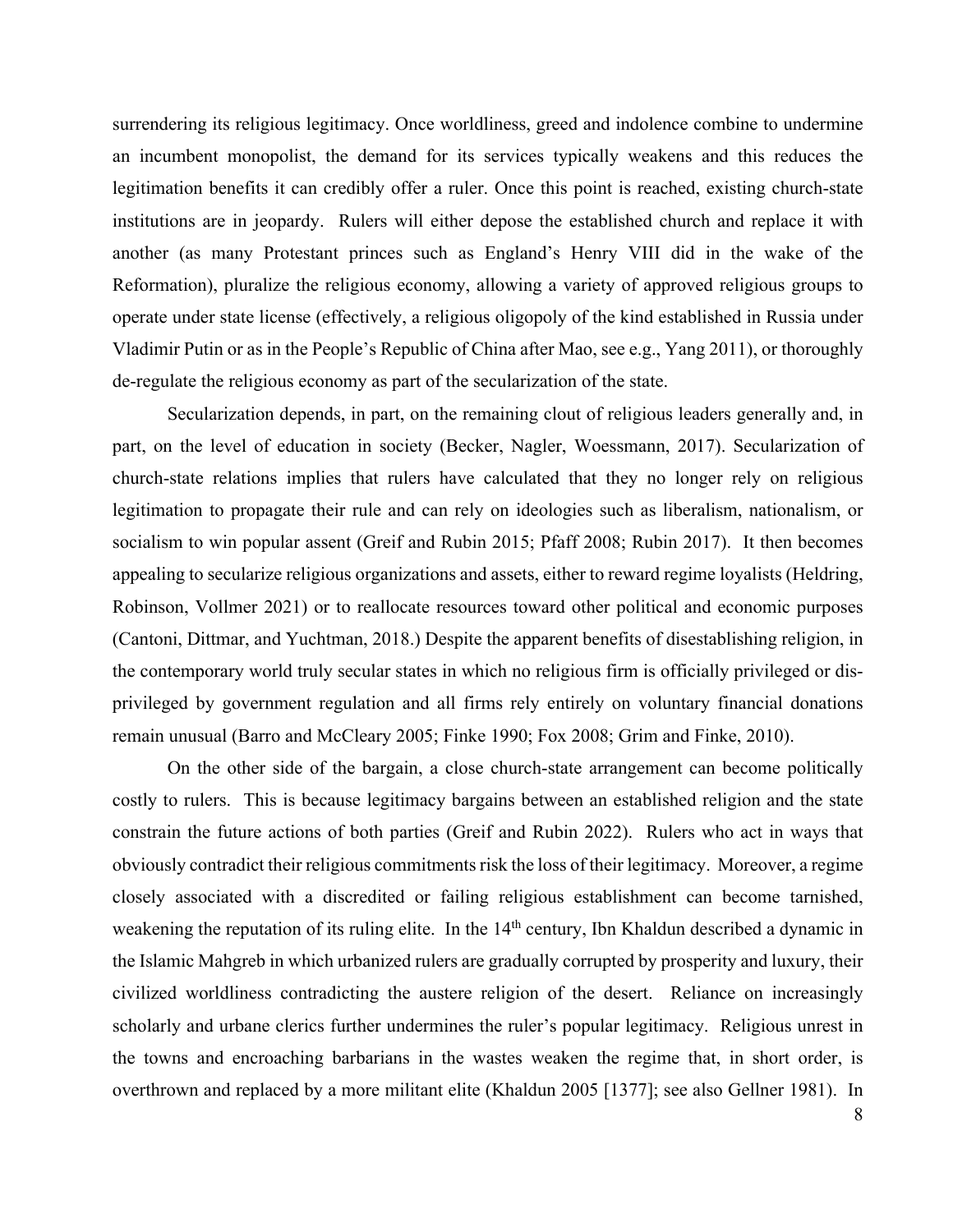modern times, close relationships between rulers and established clerics mean that religious unrest can also mushroom into political rebellion, as has been witnessed in the rise of Islamism across the Muslim world (Berman 2006; Brooke and Ketchley, 2018). In fact, sectarian rebellions against established religions are a reoccurring source of conflict in the contemporary era (Fox 2008; Grim and Finke, 2010).

#### *The institutional legacies of church-state bargains*

Conservative religious institutions have long been understood as brakes on the modern economy. Weber (1963: 207-8) observed that, "The dominance of law that has been stereotyped by religion constitutes one of the most significant limitations on the rationalization of the legal order and hence also on the rationalization of the economy." Weak states have often relied on the clergy to staff courts, make laws, and educate the public. Economically, studies by Kuran (2012) and Rubin (2017) among others, show that when states rely heavily on established religions to propagate their rule, clerical interests may have a large say in setting economic policies or shaping legal institutions. This influence can persist long after institutions are formally secularized by imprinting dominant attitudes and practices on a society. Religious influence over economic and educational policy has been shown to affect economic growth through a number of mechanisms: first, inefficient property rights regimes, such as Islamic waqfs that tied wealth to be spent on religious services and diverted it from commercial activities (Adiguzel and Kuran 2021; Michalopoulos, Naghavi, and Prarolo. 2016), Second the duty to pay "zakat" (often translated as "alms") once a year, gave preference to religious purposes and equated limited fiscal capacity for broader purposes (Kuran 2020). Third, religious conservativism puts limitations on innovations by constraining scientific discoveries that raise productivity but sometimes erode religious beliefs (Bénabou, Ticchi, and Vindigni 2015, 2022). Fourth, and related, the (Catholic) Church issued an Index of Forbidden Books and thereby constrained the freedom of the (printing) press, holding back the spread of new ideas (Becker, Pino, and Vidal-Robert 2021). Fifth, religious influence affects the allocation of public spending:Cantoni, Dittmar and Yuchtman 2018 show that after the Protestant Reformation, Protestant rulers redirected spending towards secular purposes., Sixth, human capital acquisition is strongly influenced by religious institutions that either see education as a threat to their rule, or as a force for good (Bazzi, Hilmy, and Marx 2020; Becker and Woessmann 2008, 2009; Dittmar and Meisenzahl. 2020; Chaudhary and Rubin. 2011; Meyersson 2004; Squicciarini 2020; West and Woessmann 2010.)

9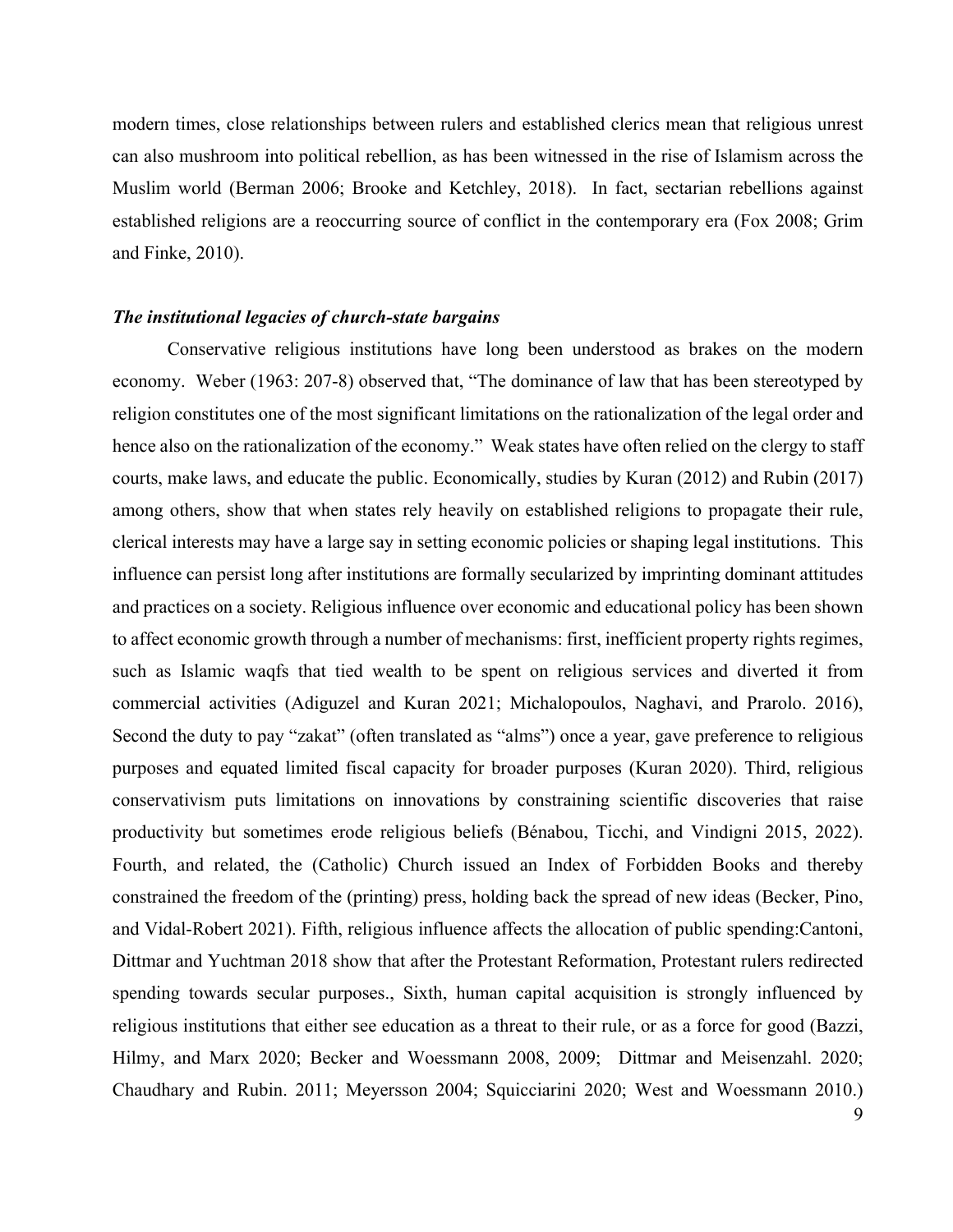Seventh, religious groups that are more educated also invest more in new technology, which explains the positive influence of (Protestant) Huguenot refugees in Prussia's nascent textiles industry (Hornung, 2014) and the constraining influence of Muslim rulers on introducing the printing press (Coşgel, Miceli and Rubin, 2012). Finally, where the clergy control courts or schools, they can use those institutions to undermine reforms they oppose through direct resistance or biased exercise of their offices (Kuran and Lustig 2012). Sectarianism of this kind promotes insurrection and religious persecution of minorities (Kulkarni and Pfaff 2022a, 2022b).

Even in advanced capitalist democracies where the social importance of churches has declined and established religious organizations no longer play the central legitimating role they once did, religion still affects political economy. For example, the imprint of church-state arrangements is evident in welfare state institutions and beliefs about the appropriate relationship between citizens and the state. Anna Grzymala-Busse's (2015) work shows that the "political theology" underlying historical church-state bargains continues to influence attitudes about legitimacy and what leaders and citizens can properly ask of each other. In modern democracies, these ideas become salient when political competition compels religious organizations to become interest groups that mobilize adherents, make alliances with parties, and try to influence voting all with the aim of influencing policy. The legacy of church-state institutions can also raise hurdles that make it difficult for new religious movements and immigrant faiths to gain official recognition and exercise civil liberties (Pfaff and Gill 2006). In many countries, historically established religions remain strongly associated with nationalism and political belonging, a serious obstacle to social acceptance and political integration in newly diverse societies (Grzymala-Busse 2019).

# **III. Research on Religion and State-Making**

Whereas religion informed the art of politics in the medieval Christian and Islamic worlds, by the Renaissance era European political discourse was becoming progressively secularized in ways that are not mirrored in the Middle East (Blaydes, Grimmer and McQueen 2018). This seems like further evidence of a "long divergence" that marked the trajectories of the Middle East and the Western world up through the present. Important research has shown that, because of eroding political-military standing and the proliferation of independent religious endowments, Muslim rulers in the late medieval and early modern eras needed the legitimation bestowed by Islamic schools and courts more than clerics, who controlled substantial trusts (*waqfs*), needed the state (Kuran 2012, Rubin 2017).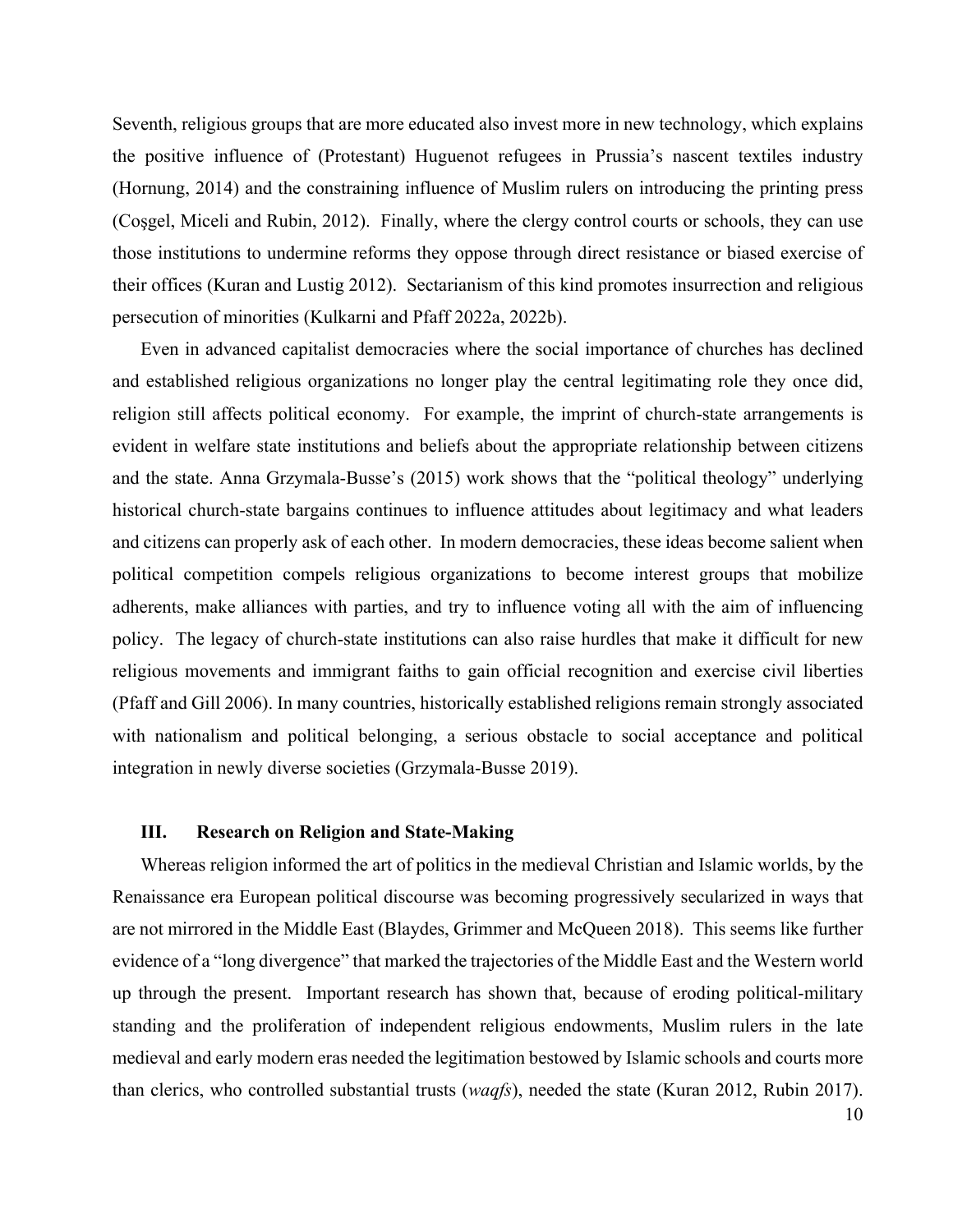Religion, which had fostered early Islamic state-building, became a hindrance in the modern era. Other religions seem to have enhanced state efficiency in the early modern era. This seems especially true of European states that adopted Protestantism. Cooperation between politically dependent churches and ambitious rulers helped many states to improve administration and impose social discipline (Becker, Pfaff and Rubin 2016). Gorski (2003) argues that Calvinism, in particular, made societies more orderly and tractable because of bottom-up religious governance and its ability to impose moral surveillance at the congregational level.

The role of religion may have been more general and less tied to Protestantism particularly. In the "confessional" age in the  $16<sup>th</sup>$  and  $17<sup>th</sup>$  centuries, the newly established Protestant churches and their antagonist, the Counter-Reformation Catholic Church, played substantial roles across European countries and their colonies by shaping government and administrative practices (Gorski 2000; Schilling 1986). Scholars have argued that the Counter-Reformation in the 16th and 17th century was a key development that helped the Habsburg Monarchy unite its Empire, and that the Jesuits played a crucial role in fostering education/human capital and the cultivation of a literate elite dedicated to state service (e.g. Evans, 1979; Grendler, 2019). The confessional era of state-making and administrative centralization did much to pacify countries internally, even as states devoted evergreater resources to making war abroad. As hand-in-glove cooperation between centralizing states and religious authorities expanded, distinctive differences in the provision of welfare and the management of the poor became apparent. Distinctively Catholic, Lutheran and Calvinist doctrines concerning the interpretation of poverty and the proper delivery of assistance imprinted policy, with enduring consequences for welfare state development and stratification today (Kahl 2005; Pullan 2005; van Kersbergen and Manow 2009). By contrast, the *waqf* system in in the early modern Ottoman Middle East was the main mechanism through which welfare benefits were distributed, but inefficiently and in ways that hampered state formation (Kuran 2001, 2013).

#### *Missionaries, colonial states, and human capital*

Church-state interactions in Christianity are not limited to Europe, but also extend into other continents. Pioneered by Woodberry (2004), researchers have looked at whether the presence of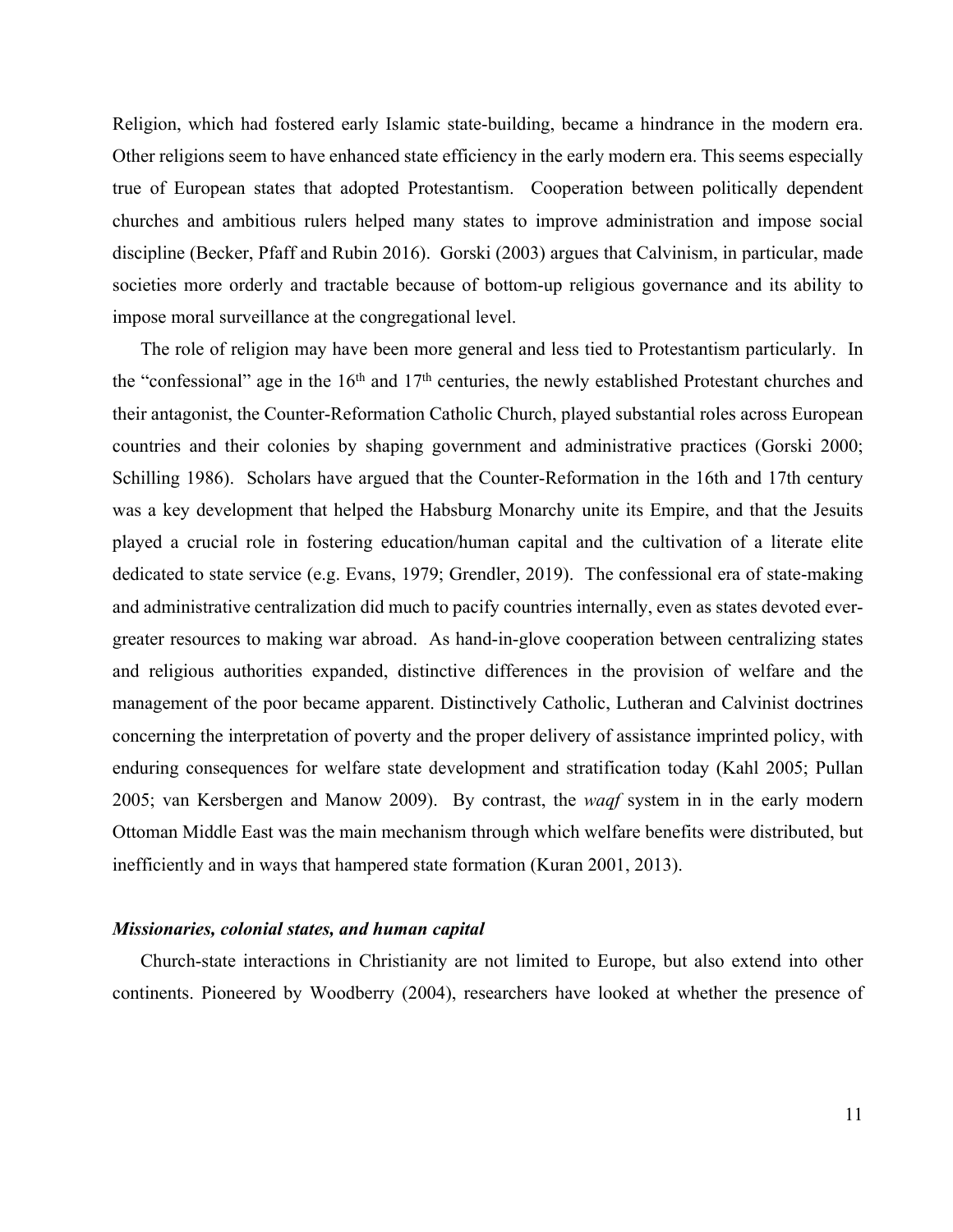missionaries (Protestant or Catholic) had long-term effects on modern-day outcomes.2 Interestingly, a lot of the literature looks at missionaries in isolation, abstracting from the role of the (secular) colonial forces. But some work explicitly looks at the constraints imposed on missionaries by the colonial powers. Gallego and Woodberry (2010) provide evidence that regions in former Colonial Africa in which Protestant missionaries dominated have higher literacy rates than those where Catholic missionaries dominated. This is largely the result of the different degree of regulation in British colonies where missionaries from different denominations had to compete for students, and in Belgian, Portuguese and Spanish colonies which had a bias towards Catholic missionaries, giving them a quasi-monopolistic position. While the French initially favored Catholic missionaries, they later took a more neutral stance. Woodberry (2012) highlights the role Protestant missionaries played in influencing the rise and spread of stable democracy around the world. Statistically, the historic prevalence of Protestant missionaries explains about half the variation in democracy in Africa, Asia, Latin America, and Oceania. The key mechanism behind this finding is that Protestants supported religious liberty, mass education, mass printing, newspapers, voluntary organizations, and colonial reforms, thereby creating the conditions that made stable democracy more likely. Valencia Caicedo (2019b) studies the long-term effects on human capital investment of Jesuit presence in South America that lasted to this day despite the expulsion of the Jesuit order by the Spanish Crown (an example of conflict between church and also in colonial areas).

While these are examples illustrate how church and state mutually influence each other in colonial countries, rarely do researchers try to quantify the relative contributions of missionaries and colonizers. Wietzke (2015) exploits historical differences in the timing and organization of historical school investments and colonial legal-institutional reforms in Madagascar. Christian missionaries introduced formal schooling several decades before the imposition of French colonial rule and were thus unrelated to the economic or military objectives of the colonizers. Results indicate that colonial institutions had comparatively stronger effects on local economic outcomes than missionary school investments.

The growing literature on the role of missions in development should not limit our appreciation of their oftentimes destructive legacy (e.g. Cagé and Rueda 2020). Just focusing on their legacy on

<sup>&</sup>lt;sup>2</sup> See Woodberry (2011) for an early survey on the literature on missionaries, and recent surveys for Africa by Meier zu Selhausen 2019 and for Latin America and Asia by Valencia Caicedo 2019a.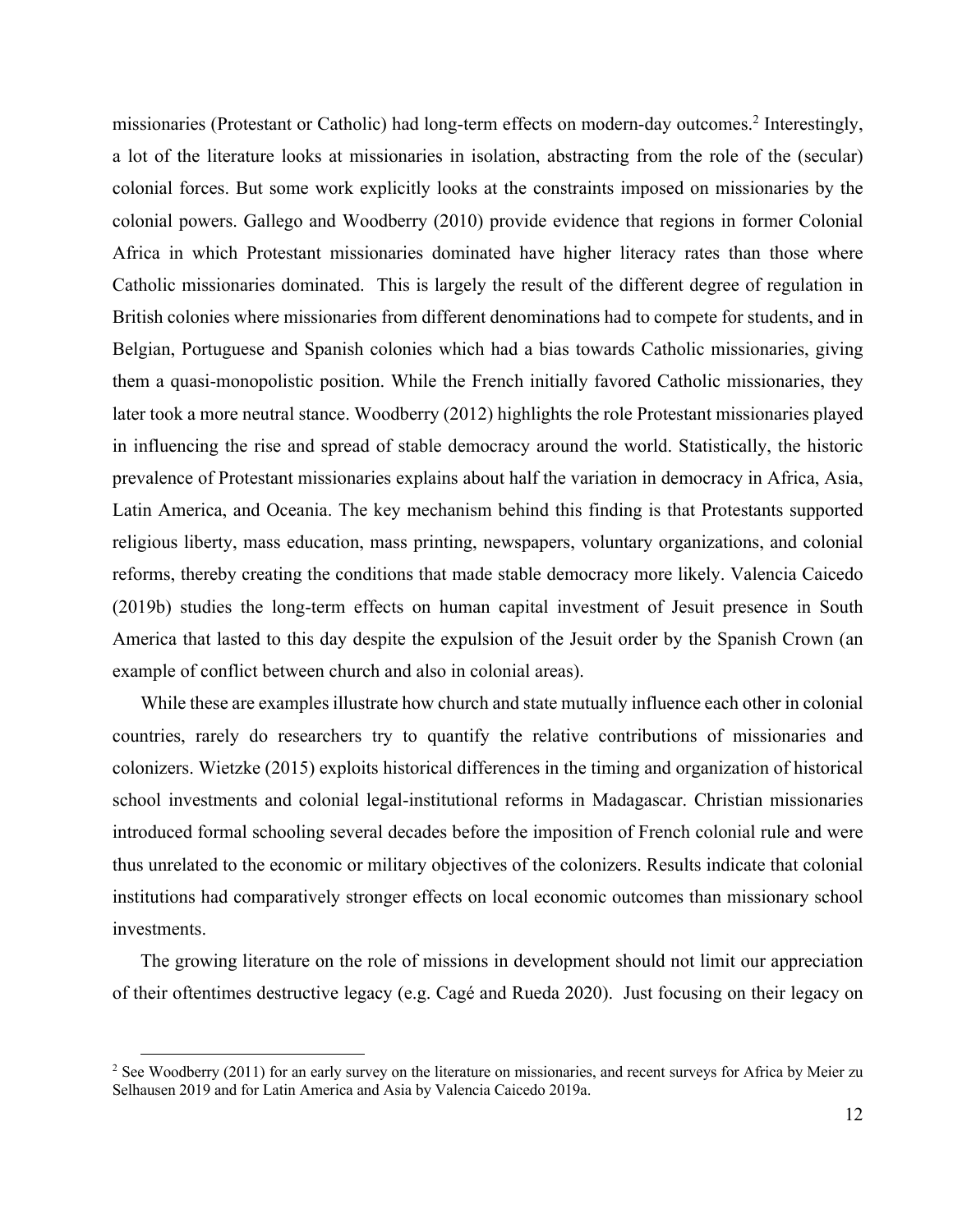state-making, missionaries and colonial churches often sowed seeds of division among native populations and helped create oppressive institutions. One of the most notorious cases is Belgianruled Rwanda-Burundi (1916-1962) where Catholic missions became *de facto* education and welfare agencies of the colonial state; "nowhere was the marriage of convenience between church and state more evident than in Belgian Africa," (Carney 2015: 366). Missions ran primary and secondary schooling and sent selected candidates on for university study in Belgium, mostly to seminaries (Duarte 1995; Masson 1958), this allowed them to promote a race policy favoring the putatively superior Tutsi "race" (Mamdani 2001). After the Second World War, lower-class mobilization against colonial rule changed the Church's calculations. Prelates distanced themselves from the Tutsi and supported the majority's Hutu nationalist awakening. When Rwanda became independent in 1962, the ruling elite in both state and Church was composed of ethnic Hutus. Leading prelates backed an increasingly virulent and exclusive Hutu nationalism, which repeatedly triggered violence and civil war. Many of the politicians who incited the genocide against the Tutsi in 1994 had close ties to the Church leadership and some priests abetted it at the local level (Des Forges 1999:39; Longman 2010).

# IV. **Secularization and the Deregulation of Religion**

All early modern states, to varying extents, imposed religious monopolies and restricted religious minorities. The United States is probably the country that first and most thoroughly deregulated the religious sphere. Earlier instances of toleration, such as the Augsburg Peace 1555, effectively split territories of the Holy Roman Empire along denominational lines, so that those who did not follow the ruler's religion had to convert or migrate. Historically, most instances of institutional toleration have been "conditional"; i.e., the religious outsider was tolerated based on the goodwill of the ruler, secured through payments, services or political support (Johnson and Koyama 2019).

The U.S. Constitution prohibits the federal government from the establishment of religion (in the First Amendment) and forbids the imposition of religious tests on office holding (Article VI). The new republic instituted national religious freedom after having had established churches in the original colonies and the post-independence states. The new Federal government rejected an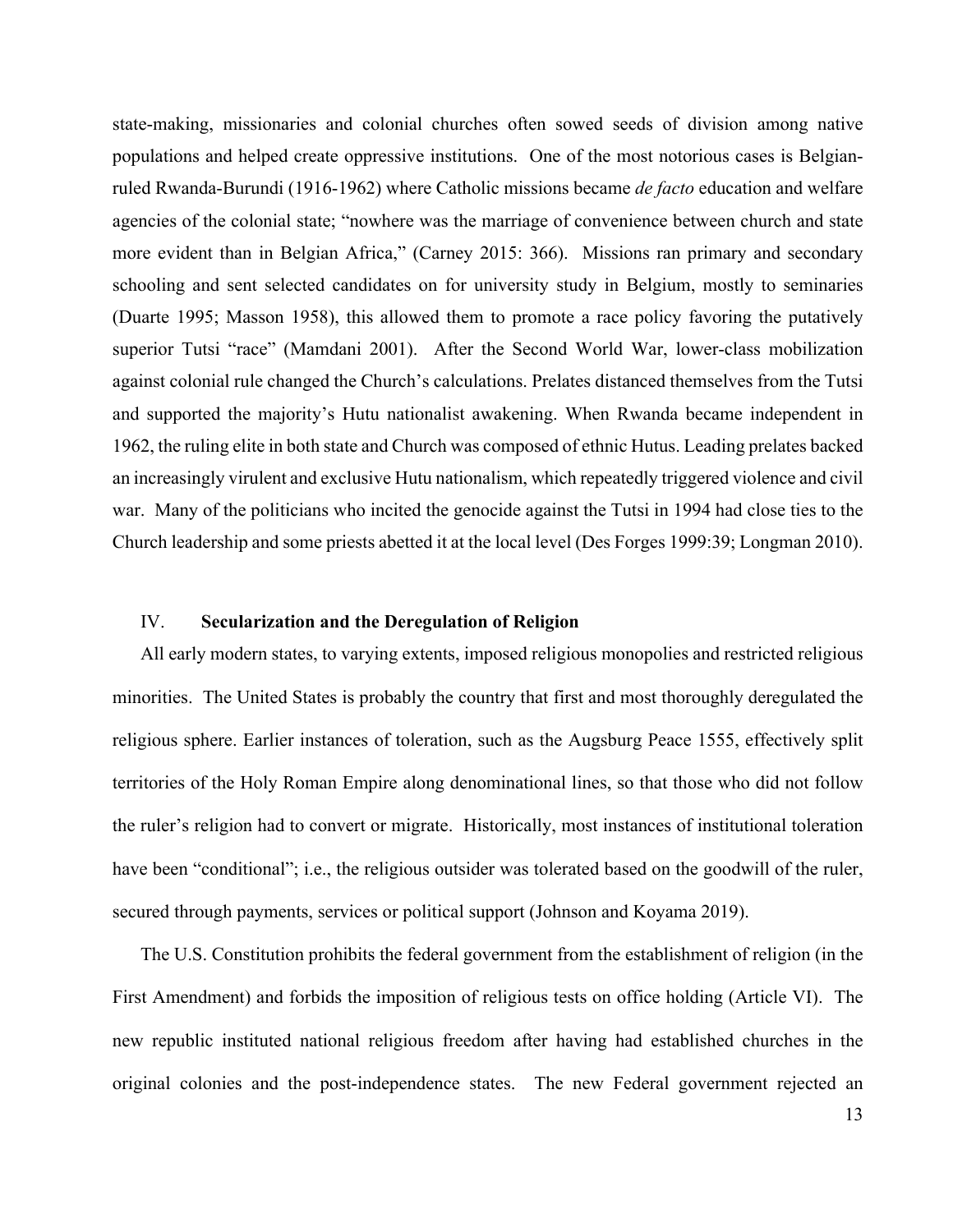established church and the various states abandoned theirs by the early nineteenth century. Besides normative commitments to religious freedom among the founders, the economics of church and state in a frontier society seem to have demanded disestablishment. Politicians found that there were simply too many upstart sects to suppress, that established churches were unpopular and relied on expensive subsidies, and that the ability to exit beyond the frontier or to operate across state boundaries made the costs of enforcing a monopoly church prohibitive (Finke 1990; Finke and Stark 1992). Having effectively deregulated the religious economy, America experienced an unprecedented supply-side expansion of churches and sects that Finke and Stark (1992) have aptly called the "churching" of America. For the next two centuries, a competitive religious marketplace thrived both in terms of its diversity and levels of American religiosity achieved.

The situation tended to be quite different in a heavily regulated European market, where waning religious establishments based on historical throne and altar alliances gradually lost their grip on the population while still imposing regulatory burdens on firms entering the market and restricting public religious activities (Iannaccone, Finke and Stark, 1997; Pfaff 2008). By contrast, America's early disestablishment made religion a feature of voluntary associational life that enabled religious leaders to compete unhindered for influence in the public sphere. The legacy of American civil religion is evident in comparative perspective in that the contemporary U.S. is unusual among advanced democracies not only for its religiosity but also for the influence of religious interest groups on politics and the surprisingly high share of the population (somewhat less than half) that believes that religious leaders *should* influence public life (Grzymala-Busse 2015.)

#### *What drives secularization and the expansion of religious freedom?*

The state remains a major player in religious markets around the world, either through religious establishment or through active regulation of religious groups (Barro and McCleary 2005;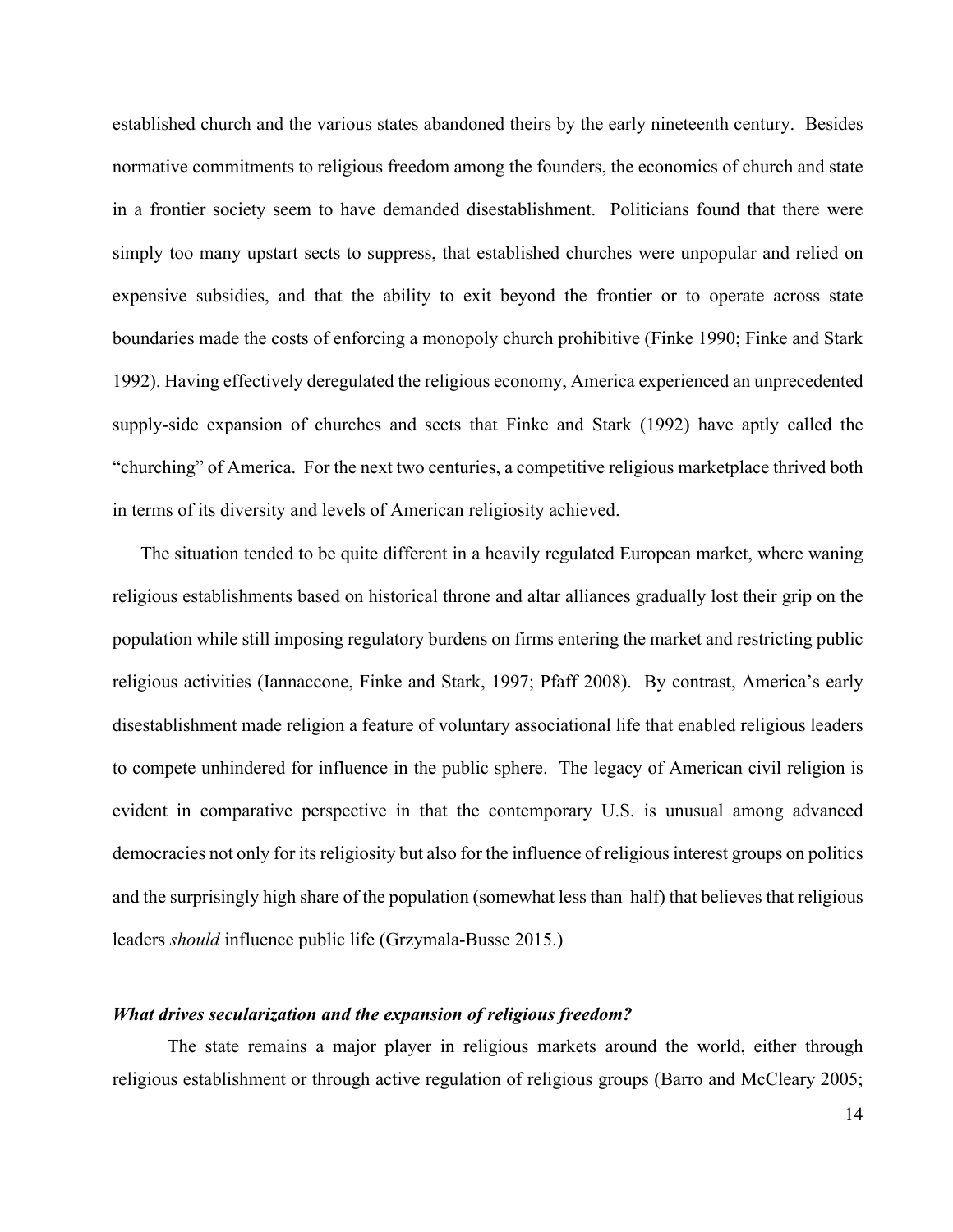Fox 2008; Grim and Finke 2010) Nevertheless, secularization has advanced in many polities and declining popular religiosity can diminish the political benefits that churches can offer parties or regimes in an alliance. Comparatively speaking, there are many pathways to secularism (Gorski and Altinordu 2008; Grzymala-Busse 2020) but the changing incentives of rulers to maintain established religions is one of the most important. For example, Greif and Rubin (2015) regard the "Glorious" Revolution of 1688 in England as a watershed moment in the history of secularization. The Revolution overthrew Stuart absolutism, completing the transition from governments making sacred claims to legitimacy to ones relying on the rule of law and parliamentary consent to propagate rule. Johnson and Koyama (2019) show that regimes with established state-church institutions favor religious identity-based inclusion rules that, over the long run, foster instability and undermine effective governance. They too see 1688 as a decisive moment in the secularization of political authority because it meant the stepwise reduction of religious influence in government and, as secular elites gained strength, the rise of general citizenship rules over older sectarian "identity-rules" (Johnson and Koyama 2019: 174-9). Finally, Gill (2008) argues that what really matters is a ruler's adopting a pragmatic approach to religious diversity. Commercially valuable religious minorities are more likely to enjoy toleration in a state with a religious establishment. Political liberty is the gradual result of rulers perceiving economic benefits to religious toleration.

Education has been highlighted as another factor driving secularization. At the turn of the 19<sup>th</sup> to the 20th century, cities in Germany where secondary education expanded more quickly saw a faster decline in church attendance (Becker, Nagler, Woessmann, 2017). The shift in the sectoral composition of the economy from agriculture to manufacturing and services made taxation easier. Concomitantly the rise of income taxes as a source of government revenue made governments less dependent on institutional support by non-state actors like the church. Seemingly innocuous policy changes may also drive down the influence of the church, such as in the case of the liberation of shop opening hours on Sundays (Gruber and Hungerman 2008). Finally, as the share of those seeing religion as central to their lives increases, the state relies less and less on religious legitimacy and can afford to offer more religious freedom. Over time, the support for separation between church and state grows, with support even from rural constituencies that one would expect to less favorable to secularization, as in the French case (Franck 2010).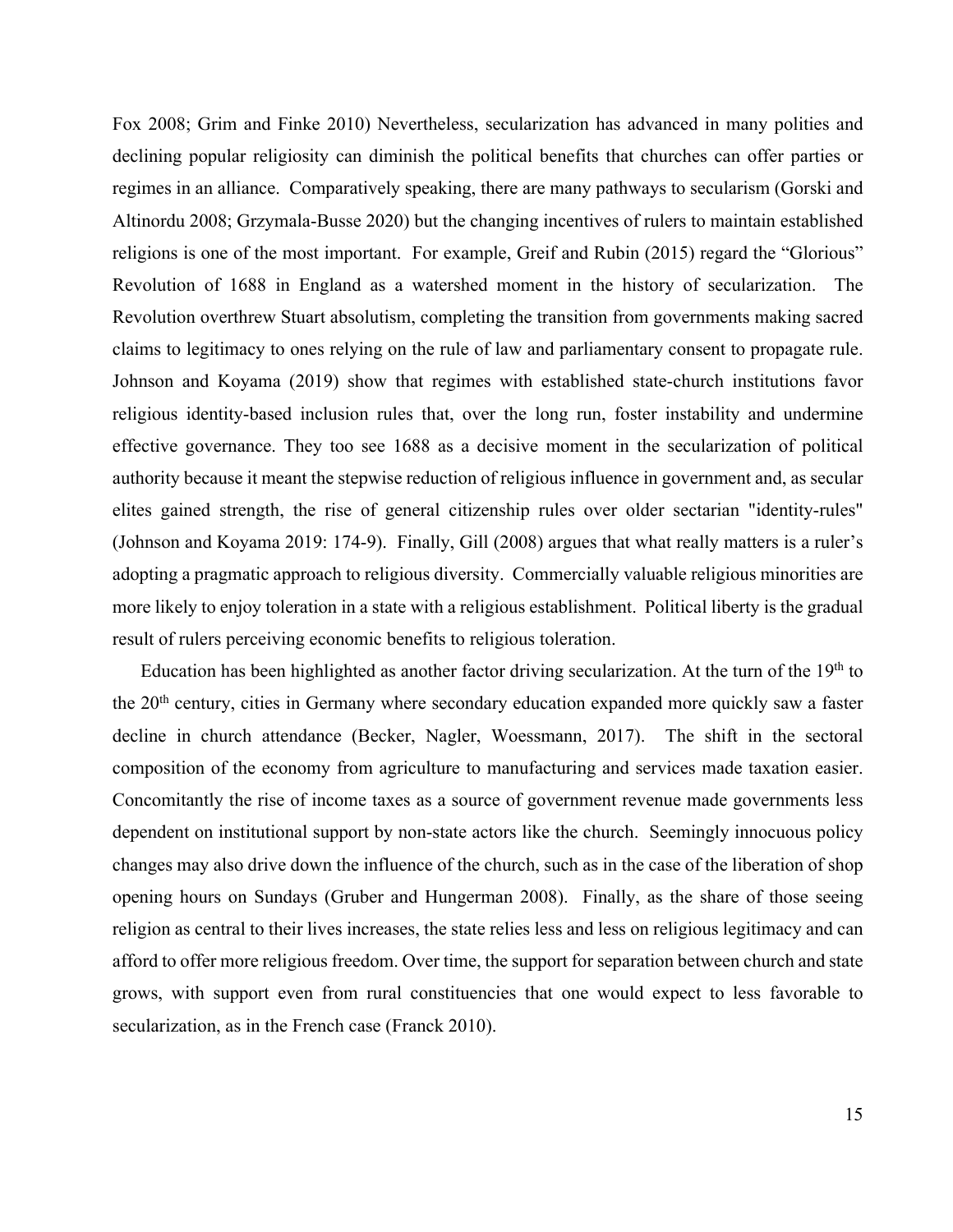# **V. Frontiers and Future Research**

Historical scholarship has much to offer as we seek to understand the origins of church-state institutions and the consequences of doctrines for the organization of state and society. So far, the vast majority of the research in the social sciences on church-state interactions that we are aware of, -- and we freely admit our own shortsightedness --, is concerned with the Islamic world and Western Christianity. There seems to be less research in the social sciences on Orthodox Christianity in Eastern and South-Eastern Europe where churches tend to be organized along national lines (e.g. Greek-Orthodox, Russian-Orthodox, Serbian-Orthodox). This contrasts quite starkly with the Roman-Catholic Church as a supra-national entity. The Islamic world is often treated as a monolithic block without regard to differences between Sunni and Shia Islam. More research into the historic roots of these differences, and their persistence to the present day would be welcome.

The political economy of religion would also benefit from sustained attention to Asia, where different models of religious organization and church-state interaction may be at work. For example, recent research on China suggests that perspectives drawn from political economy can be useful in a comparative context. However, different models for supplying religion and regulating it in Asian societies can also challenge existing understandings of church and state. Some important research suggests that commercial involvement and an interest in economic development among rulers may be fostering an attitude of pragmatic accommodation toward competitive religious pluralism, albeit within strongly defined limits (Chan and Long 2014; Lang, Chan and Ragvald 2005; Yang 2011; Yang and Tamney 2005).

Text analysis has conquered many areas of the social sciences. It would be fruitful to see more work analyzing the church-state nexus, over time, through the lens of newspapers, contracts, organizational charters, speeches and diaries. Church-state separation during the 19th and 20th centuries can be traced, to some extent, through roll call votes and election results (see e.g. Franck 2010), but a more systematic analysis could yield deeper insights.

More provocative questions that seem understudied are: Why does the state still support churches in many countries, through tax breaks, subsidies or charitable status? (e.g. Bentzen and Sperling 2020). Religious loyalties were among the most important social cleavages that shaped the emergence of party systems in many democracies (Kalyvas 1996; Kalyvas and van Kersbergen 2010; Warner 2000). However, in many advanced industrial democracies, the share of religiously involved people in the population has been decreasing for decades. Do favored religious organizations continue to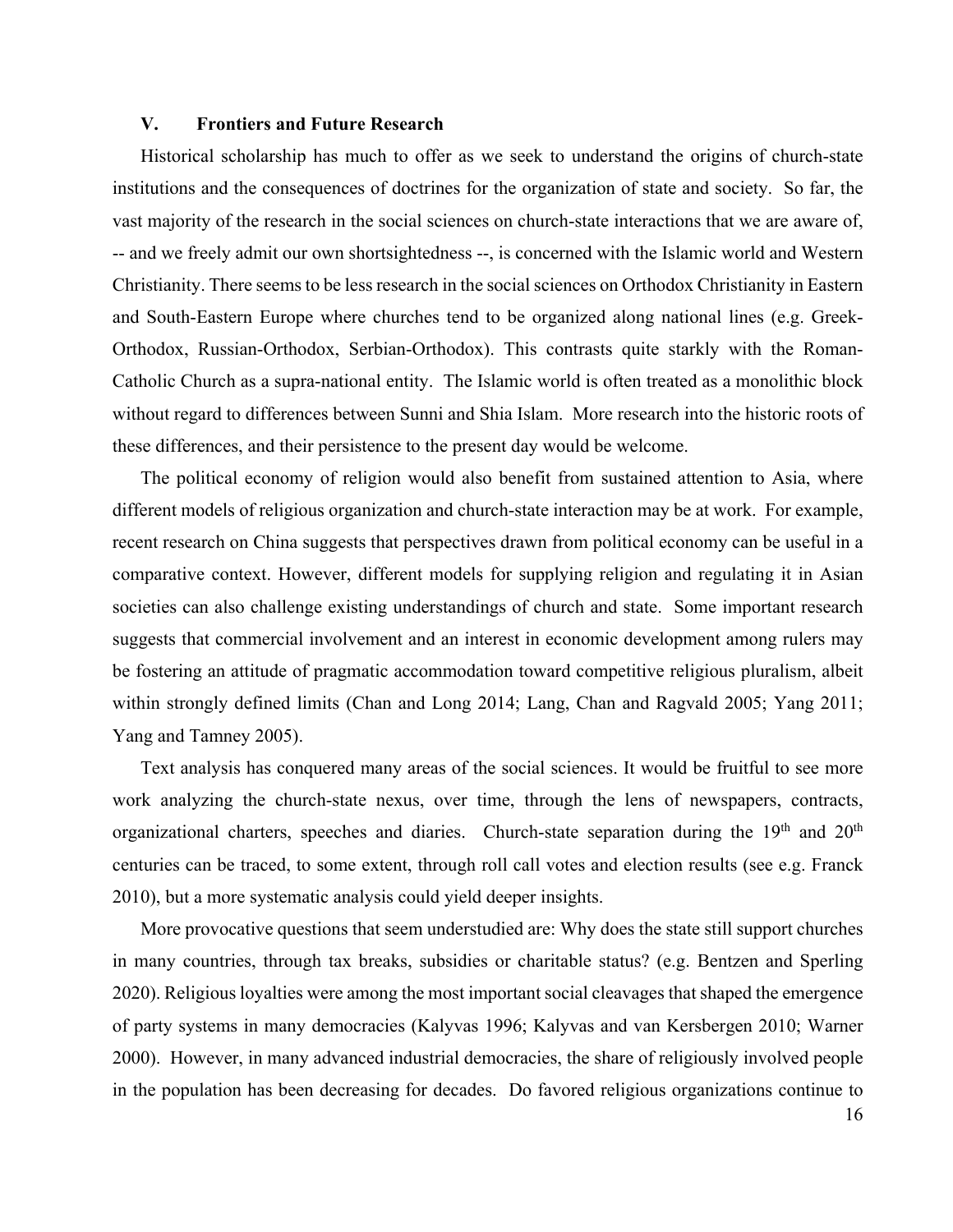provide legitimation benefits to rulers or do they hang on as entrenched interest groups protecting their interests through political alliances?

The privatization of religion in many wealthy democracies seems to limit the public role that can be played by churches. However, the causal arrow could operate in the opposite direction. In other words, is it the spontaneous decline of religion that diminished the political role of churches or rather politics that intentionally displaced the churches? Did elite-led secularization of public institutions such as education and the substitution of public welfare systems for religious charity undercut religion's standing, as some provocative studies suggest (Gill and Lundsgaarde 2004; Smith 2003)?

What of newly democratizing societies? There is good reason to think that, paradoxically, as societies become more secular, religious parties become more salient as a means by which to assert the interests of confessional groups and renegotiate their bargains with the state (Grzymala-Busse 2012). What new church-state arrangements are taking shape around the world, and how will they influence political economy? How have migration and religious pluralism affected church-state institutions that are often the legacy of intolerant religious establishments?

What is clear is despite widespread secularization in many countries, church-state interactions will continue to be a central feature of our political economy and as such a research area for decades to come.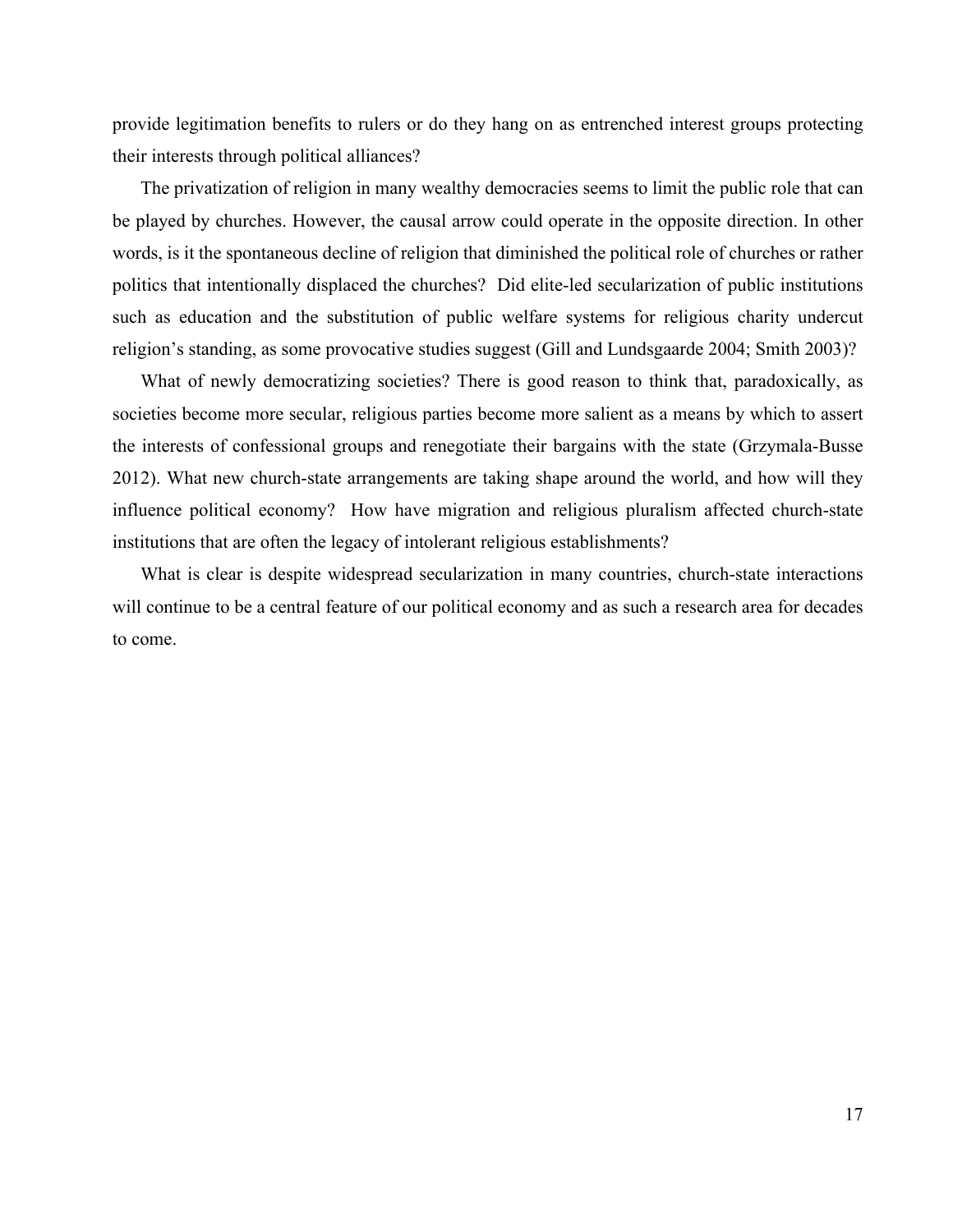# **References**

- Adiguzel, Fatih Serkant and Kuran, Timur, The Islamic Waqf: Instrument of Unequal Security, Worldly and Otherworldly (April 22, 2021). *Economic Research Initiatives at Duke (ERID) Working Paper No. 305*, Available at SSRN: https://ssrn.com/abstract=3836060 or http://dx.doi.org/10.2139/ssrn.3836060
- Barro, Robert J., and Rachel M. McCleary. 2005. "Which Countries Have State Religions?" *Quarterly Journal of Economics* 120(4): 1331–1370.
- Bazzi, Samuel, Masyhur Hilmy, and Benjamin Marx. 2020. "Islam and the State: Religious Education in the Age of Mass Schooling." *NBER Working Paper* 27073.
- Becker, Sascha O., Markus Nagler, and Ludger Woessmann. 2017. "Education and Religious Participation: City-Level Evidence from Germany's Secularization Period 1890-1930" *Journal of Economic Growth* 22(3): 273–311
- Becker, Sascha O., Francisco Pino, and Jordi Vidal-Robert. 2021. "Freedom of the Press? Catholic Censorship during the Counter-Reformation." CEPR Discussion Paper 16092.
- Becker, Sascha O., Jared Rubin and Steven Pfaff, 2016. Causes and Consequences of the Protestant Reformation, *Explorations in Economic History* 62: 1-25.
- Becker, Sascha O., Jared Rubin, and Ludger Woessmann. 2021. "Religion in Economic History: A Survey." In: Alberto Bisin and Giovanni Federico (eds.), *Handbook of Historical Economics*. Amsterdam: North Holland.
- Becker, Sascha O., and Ludger Woessmann. 2008. Luther and the Girls: Religious Denomination and the Female Education Gap in 19th Century Prussia. *Scandinavian Journal of Economics* 110(4): 777–805.
- Becker, Sascha O., and Ludger Woessmann 2009.Was Weber Wrong? A Human Capital Theory of Protestant Economic History. *Quarterly Journal of Economics* 124(2): 531–596.
- Beheim, Bret, Quentin D. Atkinson, Joseph Bulbulia, Will Gervais, Russell D. Gray, Joseph Henrich, Martin Lang, M. Willis Monroe, Michael Muthukrishna, Ara Norenzayan, Benjamin Grant Purzycki, Azim Shariff, Edward Slingerland, Rachel Spicer, and Aiyana K. Willard. 2021. "Treatment of missing data determined conclusions regarding moralizing gods." *Nature* 595, E29–E34.
- Bénabou, Roland, Davide Ticchi, and Andrea Vindigni (2015). "Religion and Innovation." *American Economic Review Papers & Proceedings* 105 (5): 346-51.
- Bénabou, Roland, Davide Ticchi, and Andrea Vindigni (2022). "Forbidden Fruits: The Political Economy of Science, Religion, and Growth." *Review of Economic Studies*, forthcoming.
- Bentzen, Jeanet and Lena Sperling. 2020. "God Politics: Religion, Attitudes, and Outcomes." CEPR Discussion Paper 37664.
- Berman, Harold J. 1983. *Law and Revolution: The Formation of the Western Legal Tradition*. Cambridge: Harvard University Press.
- Berman, Eli. 2009. *Radical, Religious and Violent: The New Economics of Terrorism*. MIT Press.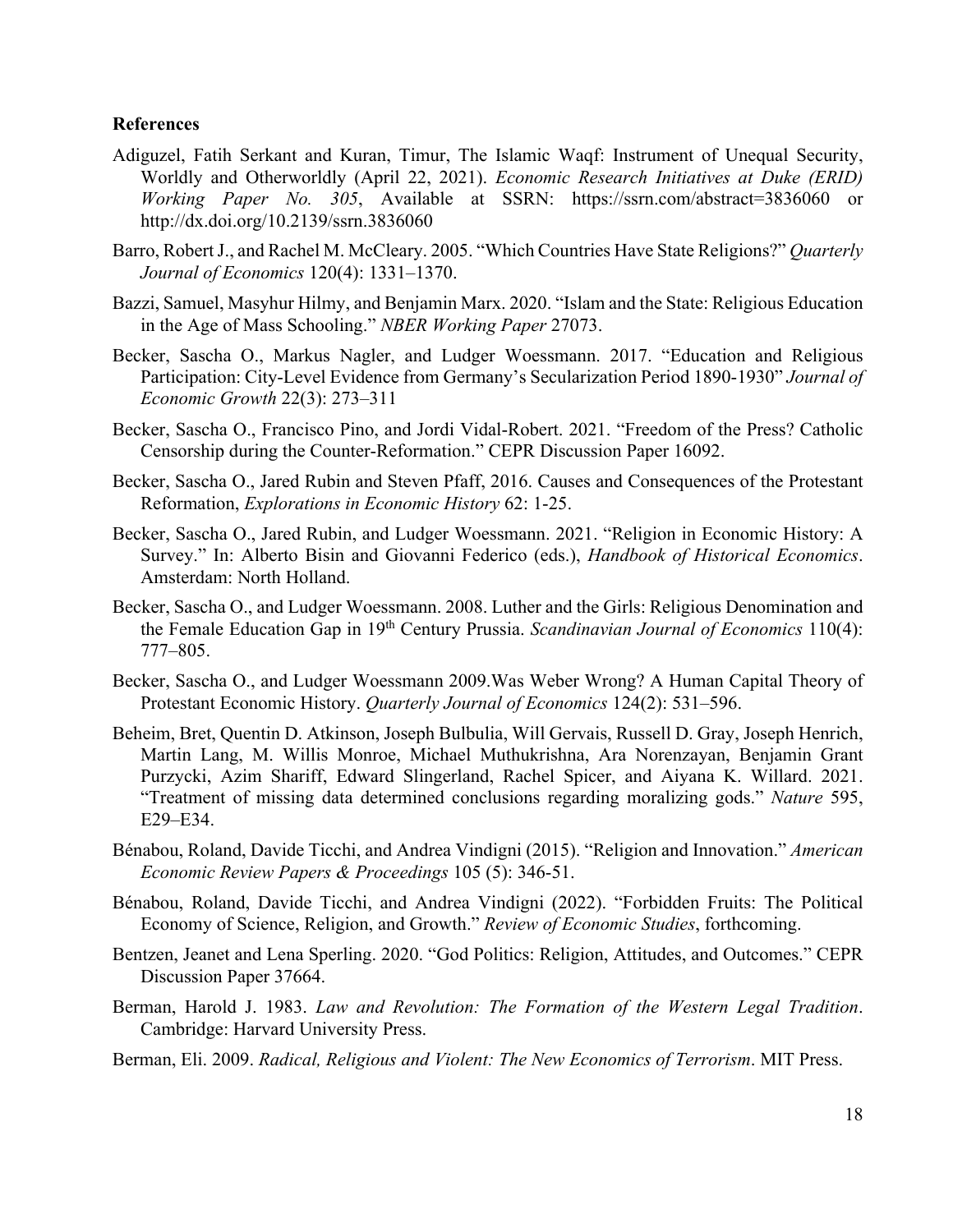- Blaydes, Lisa, Justin Grimmer, and Alison McQueen. 2018. "Mirrors for Princes and Sultans: Advice on the Art of Governance in the Medieval Christian and Islamic Worlds." *Journal of Politics*  80(4): 1150–67.
- Brooke, Steven, and Neil Ketchley. 2018. "Social and Institutional Origins of Political Islam." *American Political Science Review* 112(2): 376–94.
- Bueno de Mesquita, Bruce, 2000. Popes, kings, and endogenous institutions: the Concordat of Worms and the origins of sovereignty, *International Studies Review* 2(2): 93-118.
- Cagé, Julia and Valeria Rueda. 2020. Sex and the Mission: The Conflicting Effects of Early Christian Missions on HIV in Sub-Saharan Africa. *Journal of Demographic Economics* 86 (3), 213–257.
- Cantoni, Davide. 2012. Adopting a New Religion: the Case of Protestantism in 16th Century Germany. Economic Journal 122(560): 502–531.
- Cantoni, Davide, Jeremiah Dittmar, and Noam Yuchtman. 2018. "Religious Competition and Reallocation: The Political Economy of Secularization in the Protestant Reformation." *Quarterly Journal of Economics* 133(4): 2037–2096.
- Carney, James Jay. 2015. "Christendom in Crisis: The Catholic Church and Postcolonial Politics in Central Africa", In: *Routledge Companion to Christianity in Africa*.
- Chan, Selena Ching, and Graeme Long. 2014. *Building Temples in China: Memories, Tourism, and Identitites*. London: Routledge.
- Chaudhary, Latika, and Jared Rubin. 2011. "Reading, Writing, and Religion: Institutions and Human Capital Formation." *Journal of Comparative Economics* 39(1): 17–33.
- Coşgel, Metin M., Thomas J. Miceli, and Jared Rubin. 2012. "The Political Economy of Mass Printing: Legitimacy, Revolt, and Technology Change in the Ottoman Empire." *Journal of Comparative Economics* 40(3): 357-371.
- Des Forges, Alison. 1999. *Leave None to Tell the Story: Genocide in Rwanda*. New York: Human Rights Watch
- Dittmar, Jeremiah, and Ralf Meisenzahl. 2020. "Public Goods Institutions, Human Capital, and Growth: Evidence from German History." *Review of Economic Studies*, 87(2): 959–996.
- Duarte, Mary T. 1995. "Education in Ruanda-Urundi, 1946-61" *The Historian* 57(2): 275-84.
- Durkheim, Émile. 1964. The Elementary Forms of the Religious Life, (Joseph Ward Swain (Translator). George Allen & Unwin Ltd., 5th edition. [Les formes élémentaires de la vie religieuse, 1912.] https://www.gutenberg.org/files/41360/41360-h/41360-h.htm
- Ekelund, Robert B., Robert F. Hébert, and Robert D. Tollison, Gary M. Anderson, and Audrey B. Davidson. 1996. Sacred Trust: The Medieval Church as an Economic Firm, New York: Oxford University Press.
- Ekelund, Robert B., Robert F. Hébert, and Robert D. Tollison (2006) *The Marketplace of Christianity*. Cambridge: MIT Press.
- Evans, Robert John Weston. 1979. *The Making of the Habsburg Monarchy, 1550-1700*. New York: Oxford University Press.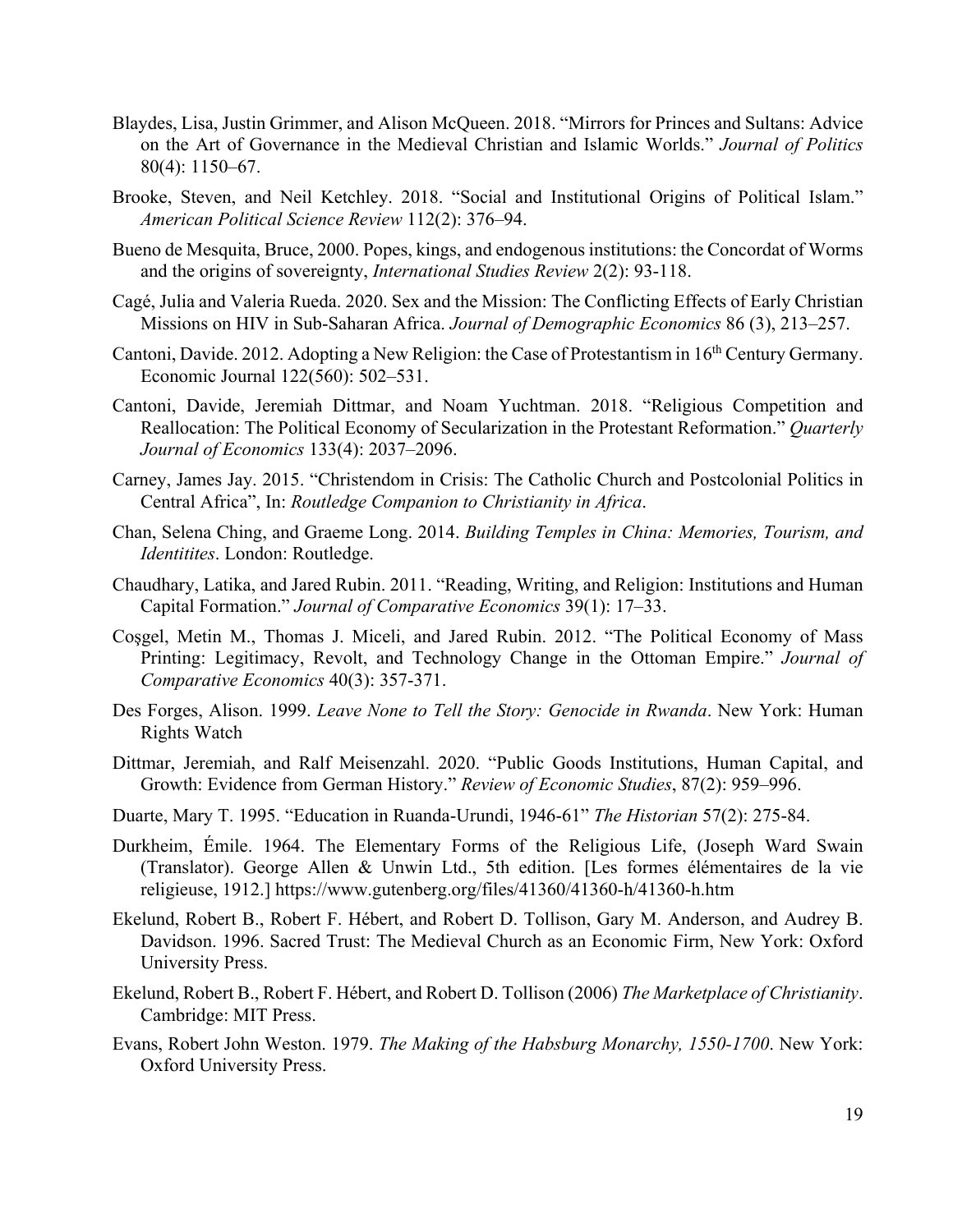- Finke, Roger. 1990. "Religious Deregulation: Origins and Consequences." Journal of Church and State 32(3): 609-626.
- Finke, Roger and Rodney Stark. 1992. *The Churching of America, 1776–1990: Winners and Losers in Our Religious Economy*; New Brunswick: Rutgers University Press.
- Fox, Jonathan. 2008. *A World Survey of Religion and the State*. Cambridge: Cambridge University Press.
- Froese, Paul. 2008. *The Plot to Kill God: Findings from the Soviet Experiment in Secularization*. Berkeley: University of California Press.
- Franck, Raphael. 2010. Economic Growth and the Separation of Church and State: The French Case, *Economic Inquiry* 48(4): 841–859.
- Gallego, Francisco A. and Robert Woodberry. 2010. "Christian Missionaries and Education in Former African Colonies: How Competition Mattered." *Journal of African Economics* 19(3): 294–329.
- Gellner, Ernest. 1981. *Muslim Society*. Cambridge: Cambridge University Press.
- Gill, Anthony. 1998. *Rendering unto Caesar: The Catholic Church and the State in Latin America*. Chicago: Chicago University Press.
- Gill, Anthony. 2008. *The political origins of religious liberty.* Cambridge: Cambridge University Press.
- Gill, Anthony and Erik Lundsgaarde. 2004. "State welfare spending and religiosity: A cross-national analysis." *Rationality and Society* 16 (4): 399-436.
- Gorski, Philip S. 2000. Historicizing the secularization debate: Church, state, and society in the late medieval and early modern Europe, ca. 1300 to 1700. *American Sociological Review* 65(1):138- 167.
- Gorski, Philip S. 2003. *The Disciplinary Revolution: Calvinism and the Rise of the State in Early Modern Europe*. Chicago: University of Chicago Press.
- Gorski, Philip S. and Ateş Altınordu. 2008. "After Secularization?" *Annual Review of Sociology* 34: 55-85.
- Greif, Avner and Jared Rubin, 2015. "Endogenous Political Legitimacy: The England Reformation and the Institutional Foundations of Limited Government." Mimeo.
- Greif, Avner and Jared Rubin. 2022. "Political Legitimacy". Chapter X in *The Oxford Handbook of Historical Political Economy.*
- Grendler, Paul F. 2019. *Jesuit Schools and Universities in Europe*, 1548-1773. Leiden: Brill.
- Grim, Brian J. and Roger Finke. 2010. *The Price of Freedom Denied: Religious Persecution and Conflict in the Twenty-First Century*, Cambridge: Cambridge University Press.
- Gruber, Jonathan, Daniel M. Hungerman. 2008. "The Church Versus the Mall: What Happens When Religion Faces Increased Secular Competition?", *Quarterly Journal of Economics* 123(2): 831– 862.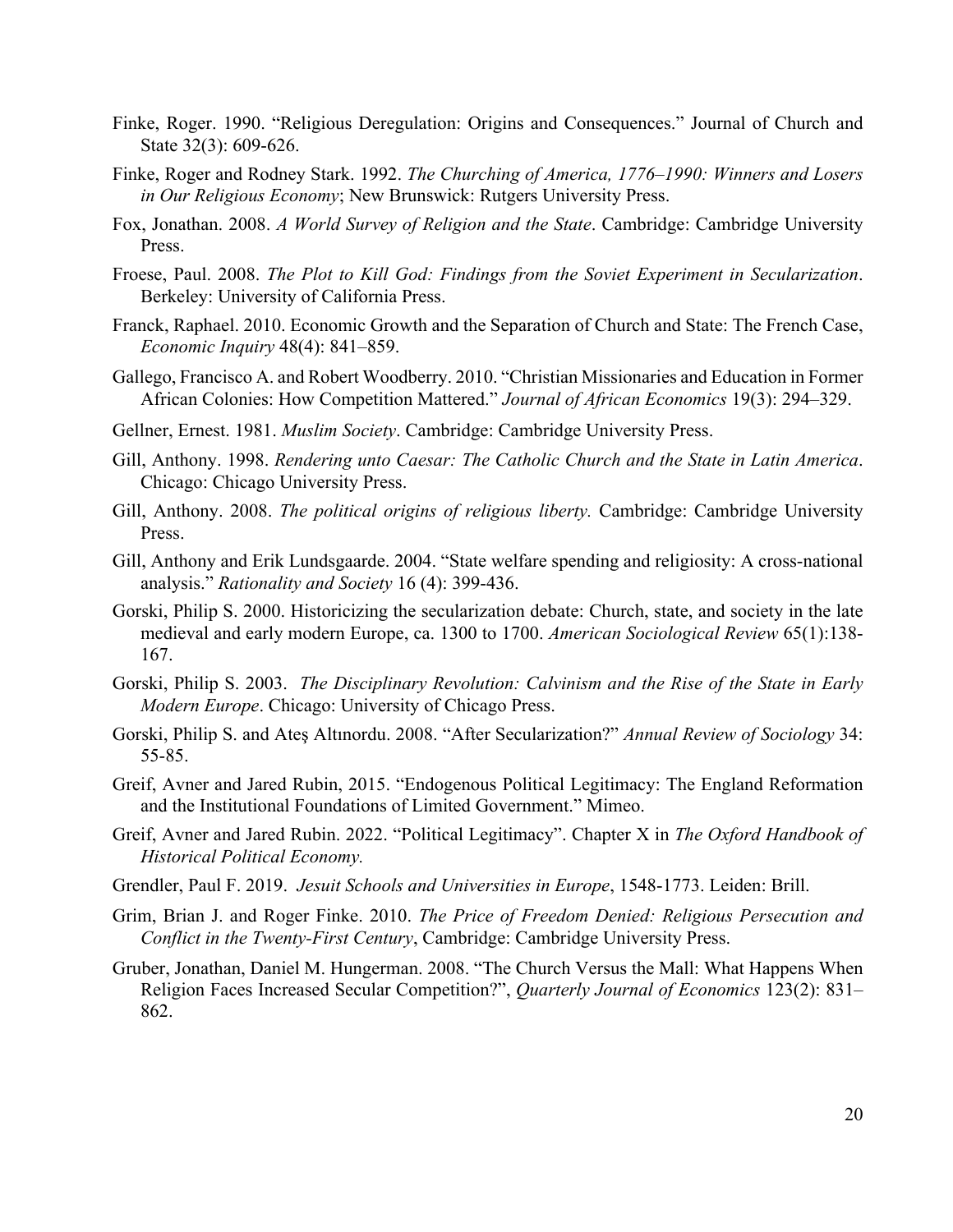- Grzymala-Busse, Anna. 2012. "Why Comparative Politics Should Take Religion (More) Seriously." *Annual Review of Political Science* 15: 221-42.
- Grzymala-Busse, Anna. 2015. *Nations under God: How churches use moral authority to influence policy*. Princeton: Princeton University Press.
- Grzymala-Busse, Anna. 2019. "Religious Nationalism and Religious Influence." *Oxford Research Encyclopedia of Politics*. https://doi.org/10.1093/acrefore/9780190228637.013.813.
- Grzymala-Busse, Anna. 2020. "Beyond War and Contracts: The Medieval and Religious Roots of the European State." *Annual Review of Political Science* 23: 2.1-2.18.
- Henrich, Joseph. 2020. *The Weirdest People in the World: How the West Became Psychologically Peculiar and Particularly Prosperous,* Allen Lane; 1st edition.
- Hull, Brooks B. and Bold, Frederick. (1989), "Towards an Economic Theory of the Church", *International Journal of Social Economics* 16(7): 5-15.
- Hungerman, Dan. 2013. Substitution and Stigma: Evidence on Religious Competition from the Catholic Sex-Abuse Scandal, *American Economic Journal: Economic Policy* 5(3): 227-253.
- Iannaccone, Laurence R. 1995. Risk, Rationality, and Religious Portfolios, *Economic Inquiry* 33(2): 285-295.
- Iannaccone, Laurence R. 1998. Introduction to the Economics of Religion, *Journal of Economic Literature* 36(3): 1465–1495.
- Iannaccone, Laurence R. 2005. "Economy." In: *Handbook of Religion and Social Institutions*, Helen Rose Ebaugh (Ed.), pp. 21–39. New York: Springer.
- Iannaccone, Laurence R., Roger Finke, and Rodney Stark. 2007. Deregulating Religion: The Economics of Church and State, Economic Inquiry 35(2): 350-364.
- Iyer, Sriya. 2016. The New Economics of Religion. Journal of Economic Literature 54(2): 395–441.
- Johnson, Noel D., and Mark Koyama. 2019. Persecution and Toleration: The Long Road to Religious Freedom, Cambridge University Press.
- Kahl, Sigrun. 2005. The Religious Roots of Modern Poverty Policy: Catholic, Lutheran, and Reformed Protestant Traditions Compared. *European Journal of Sociology* 46(1): 91–126.
- Kalyvas, Stathis N. 1996. The Rise of Christian Democracy in Europe. Ithaca: Cornell University Press.
- Kalvyas, Stathis N., and Kees van Kersbergen. 2010. "Christian Democracy." *Annual Review of Political Science* 13: 183-209.
- Khaldun, Ibn. 2005 [1377]. *The Muqaddimah: An Introduction to History*. Princeton, NJ: Princeton University Press.
- Kulkarni, Parashar and Steven Pfaff. 2022a. "Church Politics, Sectarianism, and Judicial Terror: The Scottish Witch-Hunt, 1563-1736." Forthcoming in *Explorations in Economic History*. https://doi.org/10.1016/j.eeh.2022.101447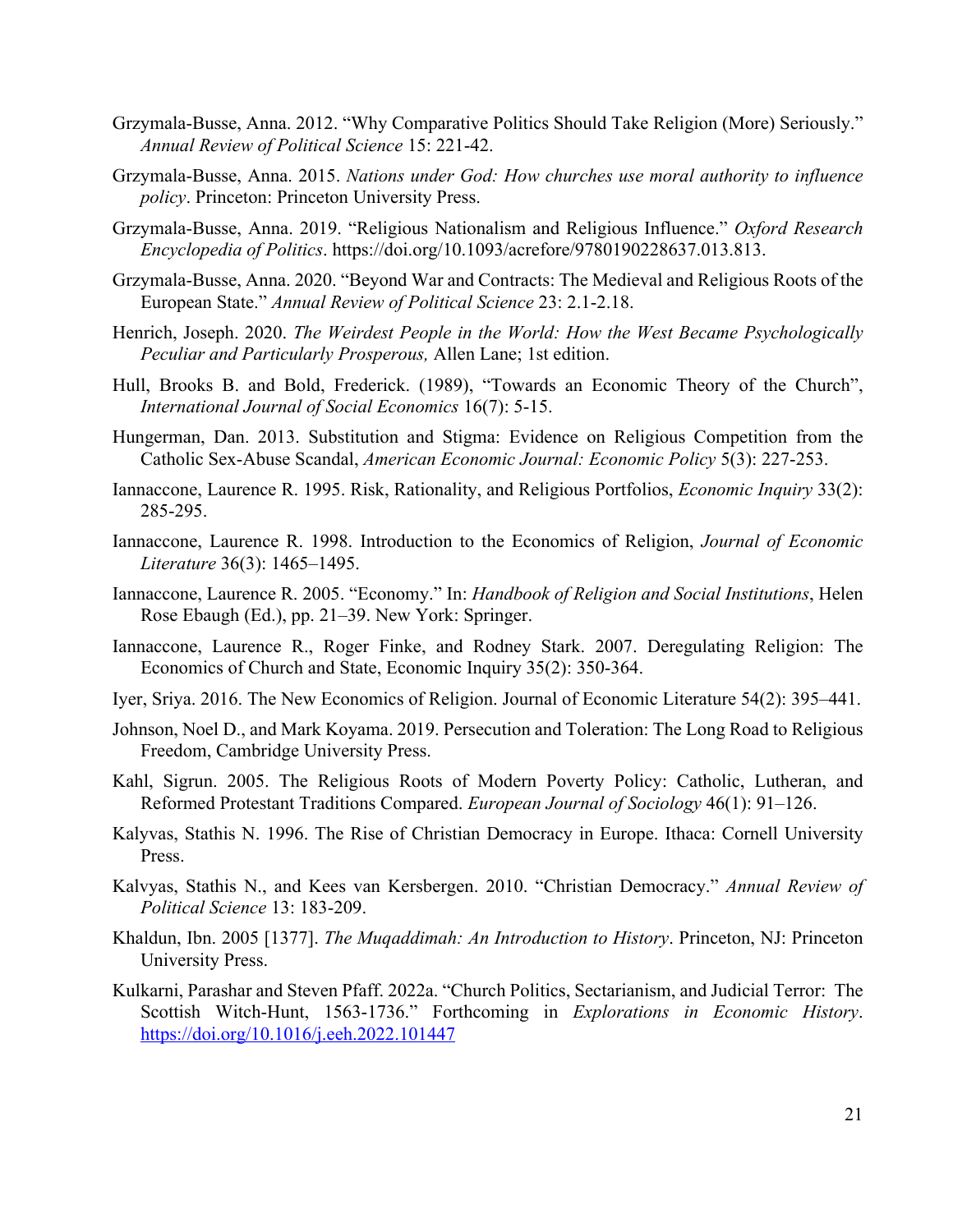- Kulkarni, Parashar and Steven Pfaff. 2022b. "The "Glorious" Revolution's Inglorious Religious Commitment: Why Parliamentary Rule Failed to Secure Religious Liberty", *Social Science History*, in press.
- Kuran, Timur. 2001. "The Provision of Public Goods under Islamic Law: Origins, Impact, and Limitations of the Waqf System." *Law & Society Review* 35(4) 841-898.
- Kuran, Timur. 2012. *The Long Divergence: How Islamic Law Held Back the Middle East*, Princeton, NJ: Princeton University Press.
- Kuran, Timur. 2020. "Zakat: Islam's Missed Opportunity to Limit Predatory Taxation." *Public Choice* 182: 395-416.
- Kuran, Timur, and Scott Lustig. 2012. "Judicial Biases in Ottoman Istanbul: Islamic Justice and Its Compatibility with Modern Economic Life." *Journal of Law and Economics* 55 (3): 631–666.
- Lang, Graeme, Selena Ching Chan, and Lars Ragvald. 2005. "Folk Temples and the Chinese Religious Economy." *Interdisciplinary Journal of Research on Religion* 1(4): 1-29.
- Lang, Martin, Purzycki Benjamin G., Apicella Coren L., Atkinson Quentin D., Bolyanatz Alexander, Cohen Emma, Handley Carla, Kundtová Klocová Eva, Lesorogol Carolyn, Mathew Sarah, McNamara Rita A., Moya Cristina, Placek Caitlyn D., Soler Montserrat, Vardy Thomas, Weigel Jonathan L., Willard Aiyana K., Xygalatas Dimitris, Norenzayan Ara and Henrich Joseph. 2019. Moralizing gods, impartiality and religious parochialism across 15 societies, Proc. R. Soc. B. 286: 20190202.
- Lenski, Gerhard E. 1984. *Power and Privilege. A Theory of Social Stratification*. The University of North Carolina Press: Chapel Hill and London.
- Longman, Timothy (2010). *Christianity and Genocide in Rwanda*. Cambridge: Cambridge University Press.
- Mamdani, Mahmood. 2001. *Genocide in Rwanda*. Princeton, N.J.: Princeton University Press.
- Mann, Michael,1986. The Sources of Social Power, Volume One: A History of Power from the Beginning to AD1760. Cambridge University Press.
- Meier zu Selhausen, Felix. 2019. Missions, Education and Conversion in Colonial Africa. In: Cappelli, G., Mitch, D. (Eds.), *Globalization and Mass Education*. Palgrave Macmillan, London. Chapter 2.
- Meyersson, Erik. 2014. "Islamic Rule and the Empowerment of the Poor and Pious." *Econometrica* 82(1): 229–269.
- Michalopoulos, Stelios, Alireza Naghavi, and Giovanni Prarolo. 2016. "Islam, inequality and preindustrial comparative development." *Journal of Development Economics* 120: 86-98.
- Norris, Pippa and Ronald Inglehart (2004) *Sacred and Secular: Religion and Politics Worldwide*. Cambridge.
- North, Douglass C. 1981. Structure and Change in Economic History. New York and London: W. W. Norton & Co.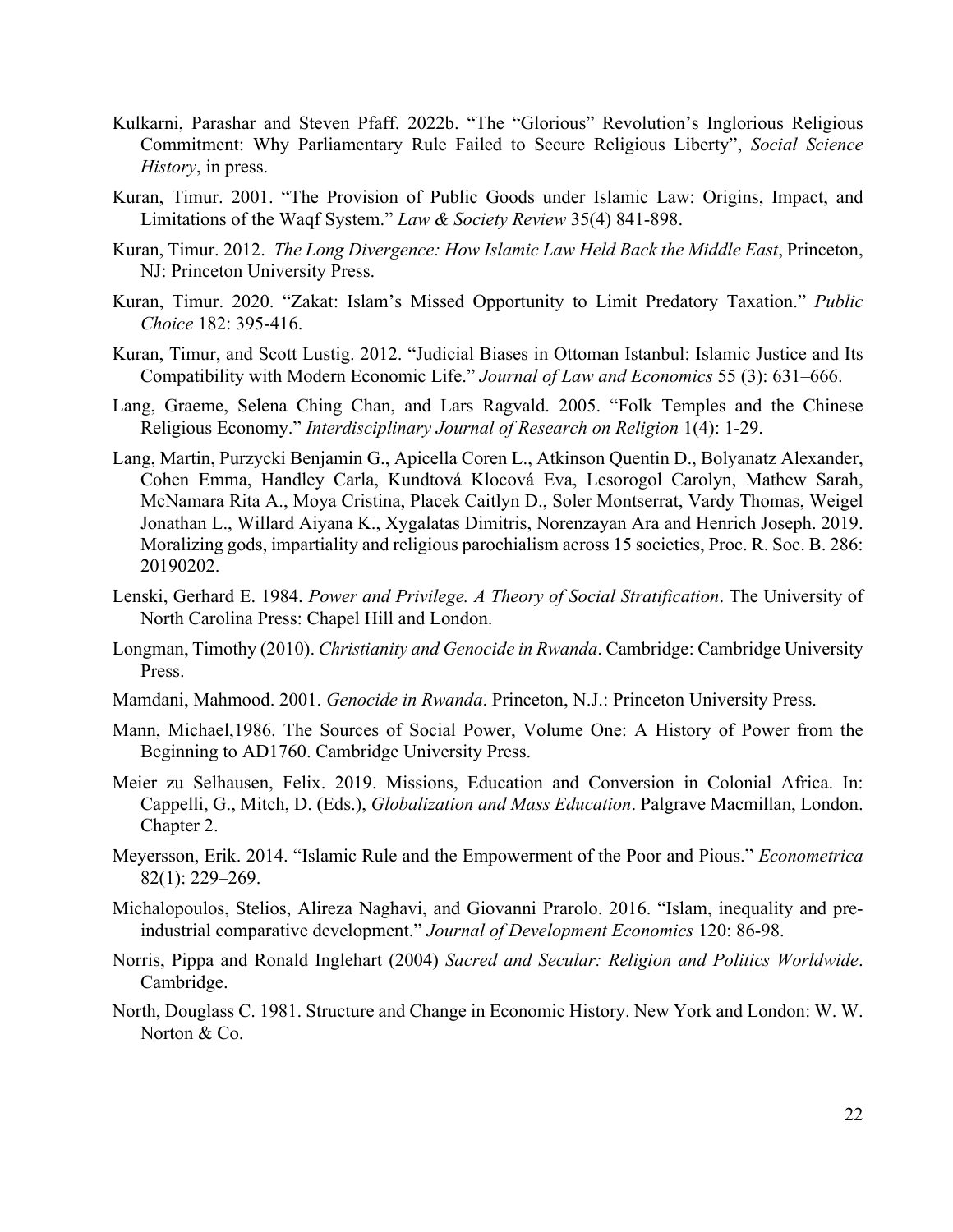- Pfaff, Steven. 2008. The religious divide: Why religion seems to be thriving in the United States and waning in Europe, in: Jeffrey Kopstein and Sven Steinmo (eds.) Growing Apart: America and Europe in the Twenty-First Century, pp. 24-52. New York: Cambridge University Press.
- Pfaff, Steven. 2011. "Religion under Communism: State Regulation, Atheist Competition, and the Dynamics of Supply and Demand", pp. 235-56 in Rachel McCleary, Ed*., Oxford Handbook of the Economics of Religio*n. New York: Oxford University Press.
- Pfaff, Steven and Anthony Gill. 2006. "Will a Million Muslims March? Muslim Interest Organizations and Political Integration in Europe." Comparative Political Studies 39 (7): 803- 828.
- Pullan, Brian S. (2005) Catholics, Protestants and the Poor in Early Modern Europe, *Journal of Interdisciplinary History* 35(3): 441-456.
- Roes, Frans L. and Michel Raymond. 2003. Belief in moralizing gods. *Evolution and Human Behavior*, 24(2): 126–135.
- Rubin, Jared. 2017. *Rulers, Religion, and Riches: Why the West got rich and the Middle East did not* Cambridge: Cambridge University Press.
- Schilling, Heinz (1986) *The Reformation and the Rise of the Early Modern State*. Kirkwood, MO: Sixteenth Century Journal Publishers.
- Smith, Adam 1776. *An Inquiry into the Nature and Causes of the Wealth of Nations*. London: W. Strahan.
- Smith, Christian (Ed.). 2003. *The Secular Revolution: Power, Interests, and Conflict in the Secularization of American Life*. Berkeley and Los Angeles: University of California Press.
- Squicciarini, Mara. 2020. "Devotion and Development: Religiosity, Education, and Economic Progress in 19th-Century France." *American Economic Review* 110(11): 3454-3491.
- Stark, Rodney. 2001. *One True God: Historical Consequences of Monotheism*, Princeton, N.J.; Oxford: Princeton University Press.
- Stark, Rodney, and Roger Finke. 2000. *Acts of Faith: Explaining the Human Side of Religion*. Berkeley, CA: University of California Press.
- Troeltsch, Ernst. 1960 [1912] The Social Teaching of the Christian Churches [*Die Soziallehren der christlichen Kirchen und Gruppen*], Volume 1, Harper.
- Valencia Caicedo, Felipe. 2019a. Missionaries in Latin America and Asia: a first global mass education wave. In: Cappelli, G., Mitch, D. (Eds.), Globalization and Mass Education. Palgrave Macmillan, London. Chapter 3.
- Valencia Caicedo, Felipe. 2019b. The mission: human capital transmission, economic persistence, and culture in South America. *The Quarterly Journal of Economics* 134 (1), 507–556.
- Warner, Carolyn. 2000. *Confessions of an Interest Group: The Catholic Church and Political Parties in Europe.* Princeton: Princeton University Press.
- Weber, Max. 1963 [1922]. *The Sociology of Religion*. Boston: Beacon.
- Weber, Max. 1978 [1921–22]. *Economy and Society*, 2 volumes, G. Roth and C. Wittich (eds.), Berkeley: University of California Press.